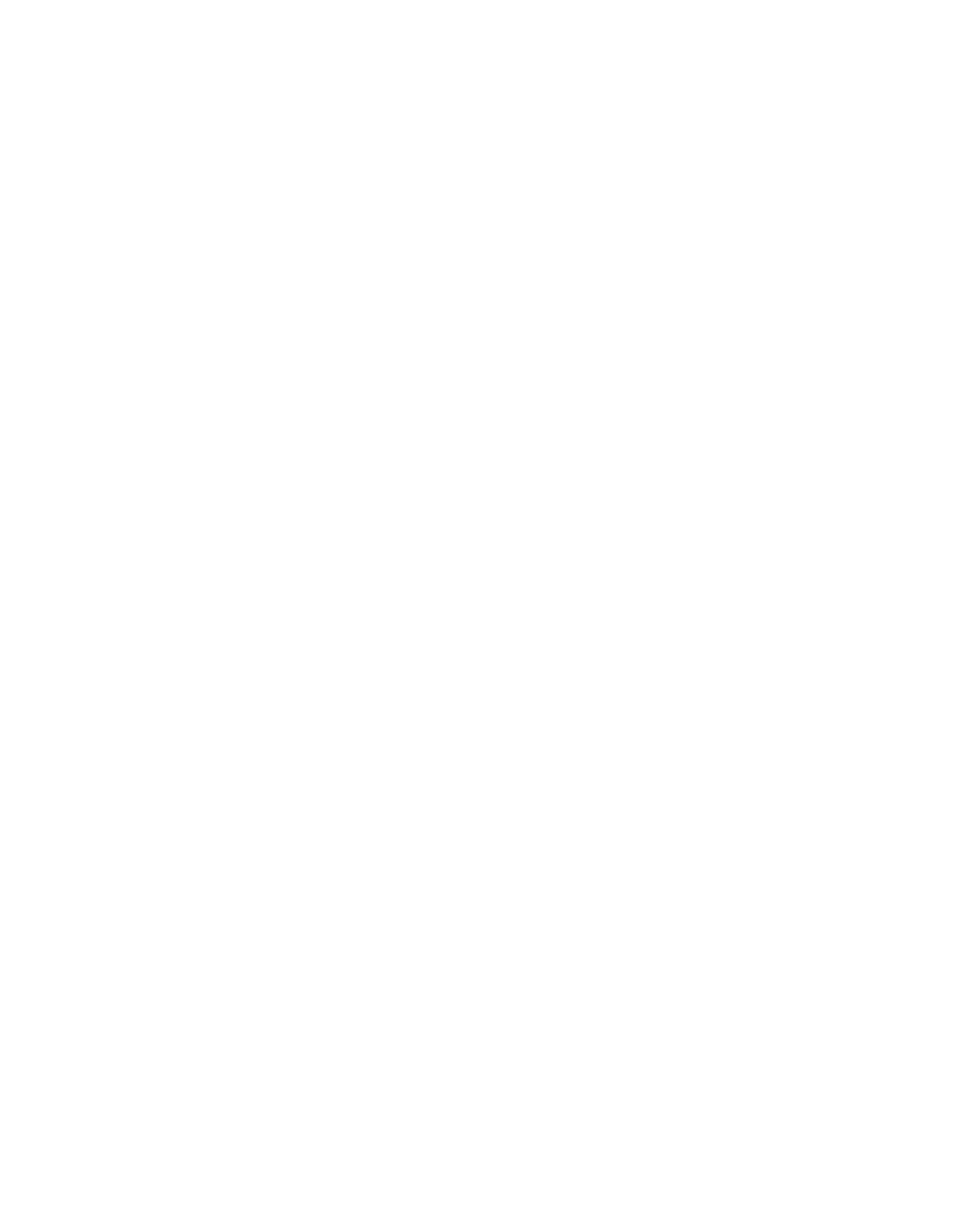# **Contents**

| 6.0 |     |                                                                   |                                                                      |  |
|-----|-----|-------------------------------------------------------------------|----------------------------------------------------------------------|--|
|     | 6.1 |                                                                   |                                                                      |  |
|     | 6.2 |                                                                   | Where to Include Minimization Measures and Best Management Practices |  |
|     |     |                                                                   |                                                                      |  |
|     | 6.3 |                                                                   | Developing Appropriate Impact Minimization Measures for Specific     |  |
|     |     |                                                                   |                                                                      |  |
|     |     | 6.3.1                                                             |                                                                      |  |
|     |     | 6.3.2                                                             | General Considerations for Minimizing Activity-Specific              |  |
|     |     |                                                                   |                                                                      |  |
|     | 6.4 | Developing Appropriate Impact Minimization Measures for Sensitive |                                                                      |  |
|     |     |                                                                   |                                                                      |  |
|     |     | 6.4.1                                                             |                                                                      |  |
|     |     | 6.4.2                                                             | Impact Minimization Measures for Habitats Associated with            |  |
|     |     |                                                                   |                                                                      |  |
|     |     |                                                                   |                                                                      |  |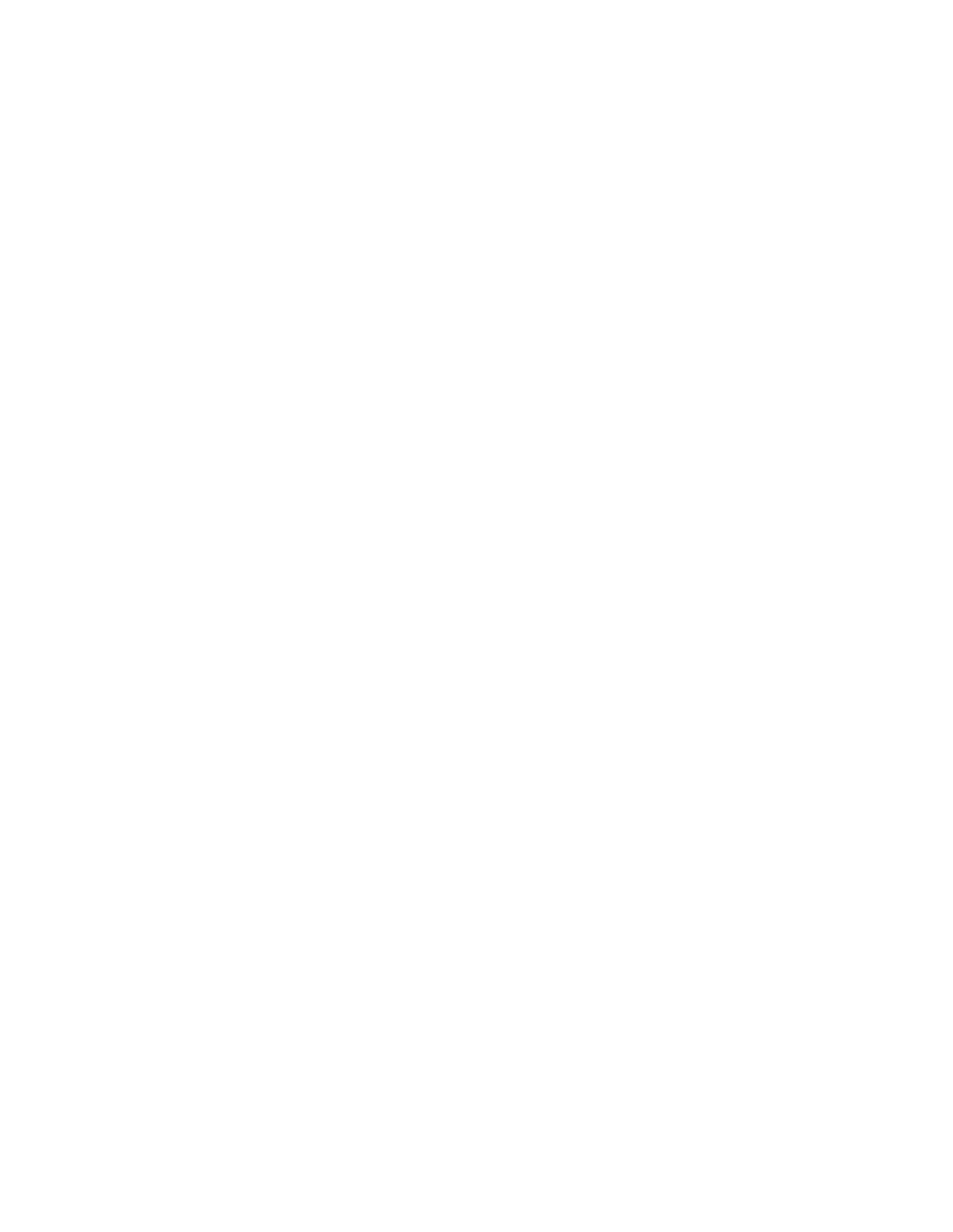# <span id="page-4-0"></span>**6.0 Impact Avoidance and Minimization Measures**

### **Chapter Summary**

- Performance standards are observable or measurable benchmarks for a particular performance objective against which a project can be compared. If the standards are met the related performance objectives are considered to have been fully achieved. Performance measures must be something quantifiable; measures, not actions that are: 1) achievable and 2) capable of being monitored. Performance standards may only be applied on some projects.
- **Performance standards are often established for projects lacking detailed** designs (i.e., projects undertaking consultation early in design). Examples of Performance standards are provided below:
	- **Performance Measure or Goal #1. Minimize harm and harassment** to listed salmonid species due to degradation of water quality during in-water work activities.
		- **Performance Standard #1.1. Water quality in the Puyallup** River will meet the State's Water Quality Standard at a point 300 feet downstream during in water work as determined by a monitoring program. If an activity results in non-compliance with this standard, work causing the effect will be immediately stopped and corrective actions taken.
- Conservation measures are activities or measures that help recover listed species. Conservation measures may only be identified or recommended for some projects.
	- An example of a conservation measure would include implementing research or surveys of unsurveyed habitat in other portions of a watershed or other areas in a species' range to determine occupancy, life history information, etc. or contribution of funds toward habitat enhancement projects intended to improve baseline conditions for a particular species.
- **Minimization measures (MMs) are measures that reduce the impact of** a project on listed species or habitats. Minimization measures can be precautionary measures implemented by the federal action agency to minimize or eliminate project effects on listed and sensitive species and habitat, or they can include avoidance and preservation measures such as timing restrictions or buffers around sensitive habitat types and habitat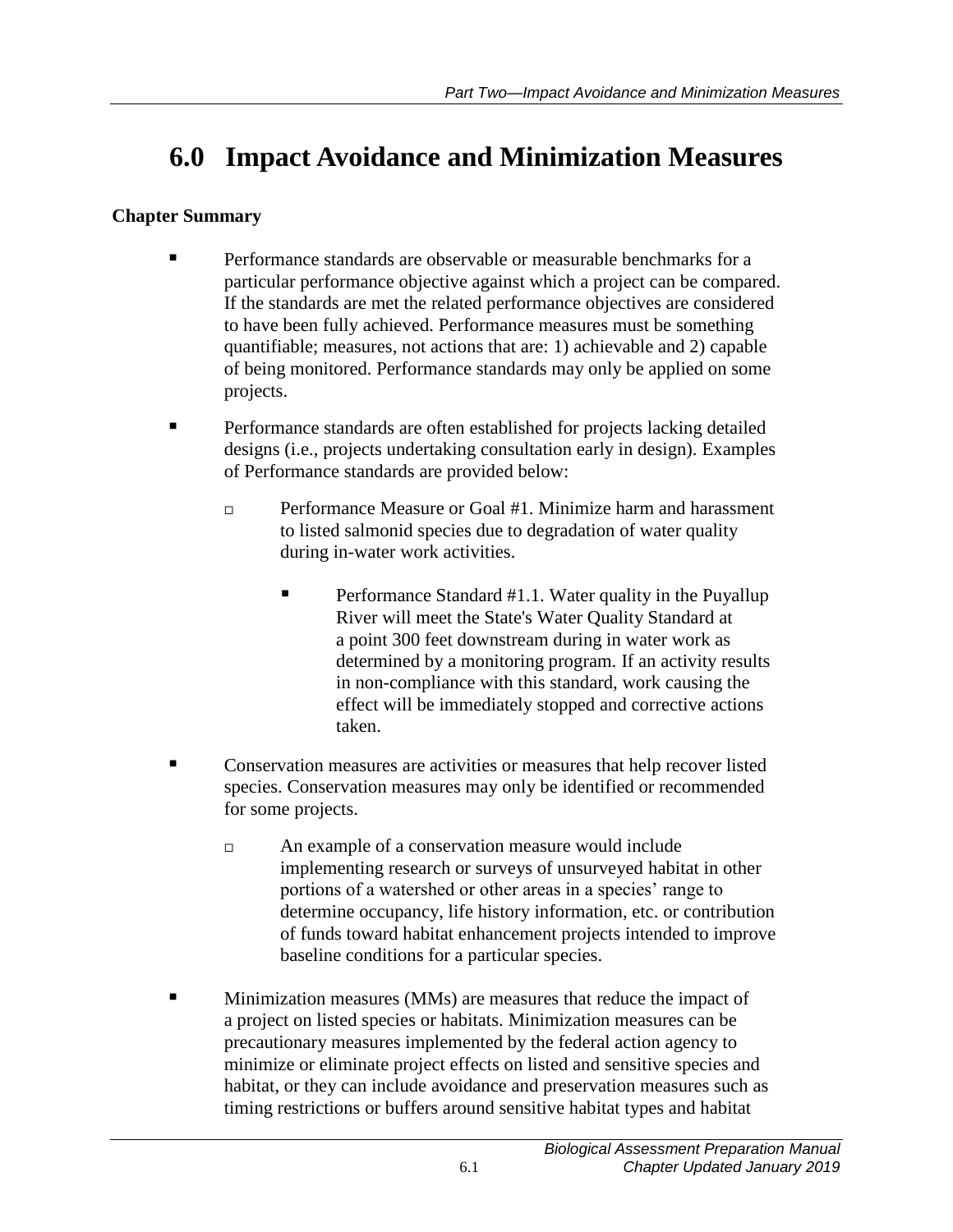features that are important to sensitive species. Minimization measures apply to all projects.

- Best management practices (BMPs) are methods, facilities, built elements, and techniques implemented or installed during project construction to reduce short- and long-term project impacts on listed and sensitive species and habitat. BMPs are applied for all projects.
- Minimization measures and BMPs are measures that are part of the proposed action that will be implemented. They are not recommendations or suggestions.
- **MMs** and BMPs can be defined to minimize impacts associated with specific project activities or techniques.
	- Examples of activity-specific measures include erosion control features for earthwork activities (BMP), replanting of areas where vegetation removal or grading has occurred (MM), infiltration features for stormwater runoff in projects adding new impervious surface area (BMP), and mitigation plans for wetland impacts (MM).
- MMs and BMPs can be defined to minimize potential impacts on species and habitat.
	- Examples of habitat- or species-specific measures include timing restrictions (MM), exclusion of listed species from the work area (MM), noise shields (BMP), and avoiding riparian vegetation removal (MM).
- **MMs** and BMPs should be compiled into the Impact Avoidance and Minimization section of the BA. This section should include MMs and BMPS addressing specific construction elements, as well as impact minimization measures for particular species and critical or suitable habitats.
- **MMs** and BMPs that are consistent with WSDOT standard specifications can be easily incorporated into project contract documents.
- **MMs** and BMPs that are not consistent with WSDOT standard specifications must be incorporated as special provisions into contract documents. The project biologist should coordinate with project designers and engineers to ensure that these additional provisions are feasible. The project biologist should work with project designers to ensure that special provisions are incorporated into contract documents.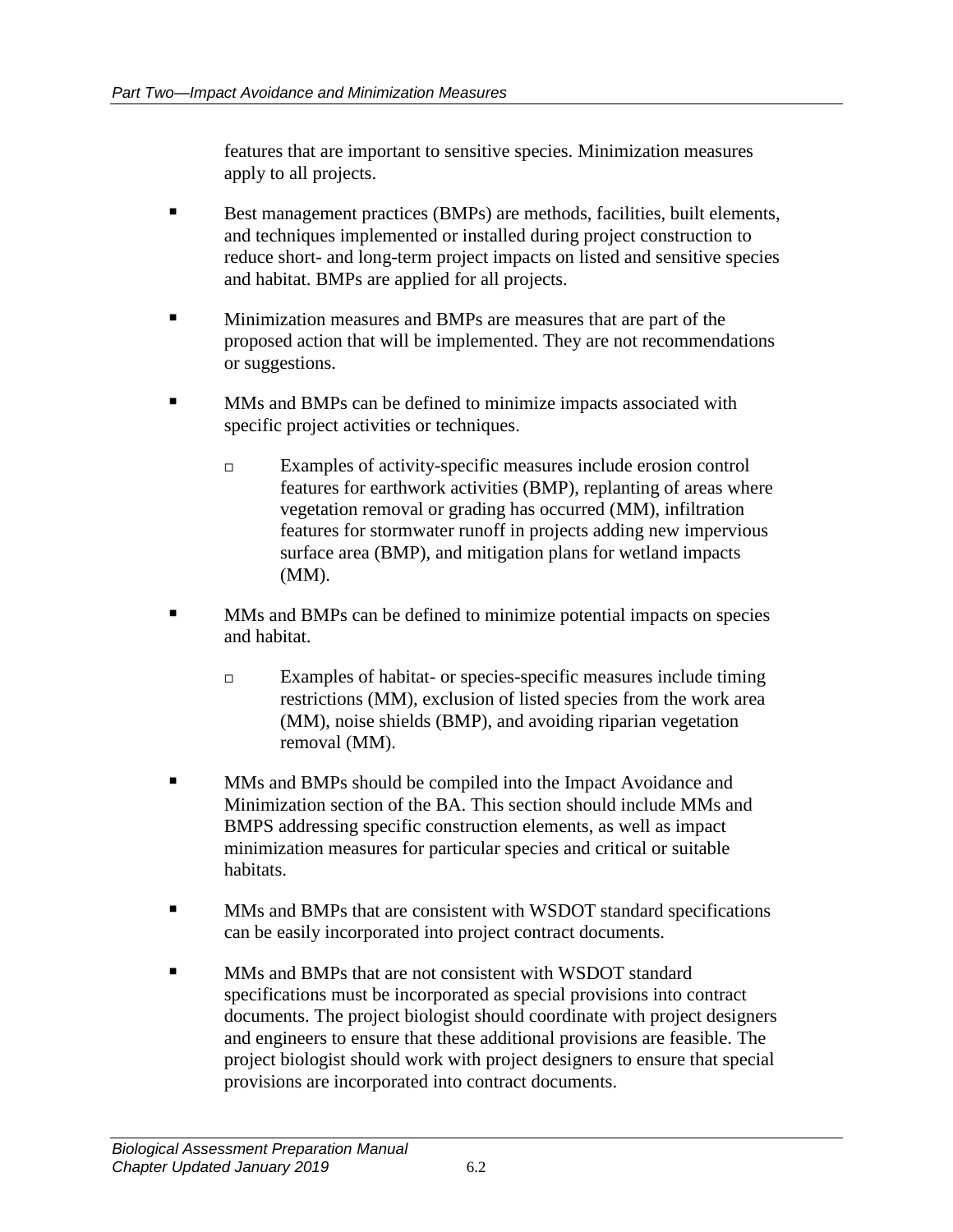This chapter defines and explains minimization measures and best management practices and explains where to discuss them within a BA. The chapter provides an overview of common construction activities for which impact minimization measures may be required, general considerations for developing appropriate impact minimization measures for construction activities, guidance for developing impact minimization measures for sensitive species and habitats, and examples of appropriate enforceable wording for MMs and BMPs extracted from BAs.

The chapter is organized as follows:

- The first section of the chapter defines MMs and BMPs and discusses the differences between them.
- The second section explains where a project biologist should include discussions of MMs or BMPs within a BA, as well as two preferred options for compiling these impact minimization measures to facilitate federal review of the BA and also to facilitate incorporation of the required measures into the contracts administered for a project.
- The third section provides an overview of construction activities that may require impact minimization measures, and examples of MMs and BMPs that address construction-related impacts.
- The fourth section discusses the importance of considering additional species- and habitat-specific impact minimization measures. Examples of specific MMs and BMPs are provided for sensitive aquatic and terrestrial habitats.

# <span id="page-6-0"></span>**6.1 Impact Minimization Measures and Best Management Practices**

MMs and BMPs are precautionary measures intended to minimize environmental impacts associated with proposed project activities or elements. These measures can target impacts associated with specific project activities or techniques, as well as potential impacts on species and habitat. MMs and BMPs are not merely recommendations; they are measures included in the proposed action, to be implemented throughout project planning, design, and construction in order to minimize environmental impacts. The Services cannot consult on recommendations, only known project elements or measures that will be implemented.

MMs are most frequently avoidance or preservation measures of some kind, for example, timing restrictions or buffers around sensitive habitat types and habitat features that are important to sensitive species. BMPs are methods, facilities, built elements, and techniques implemented or installed during project construction to reduce short- and long-term project impacts. The nature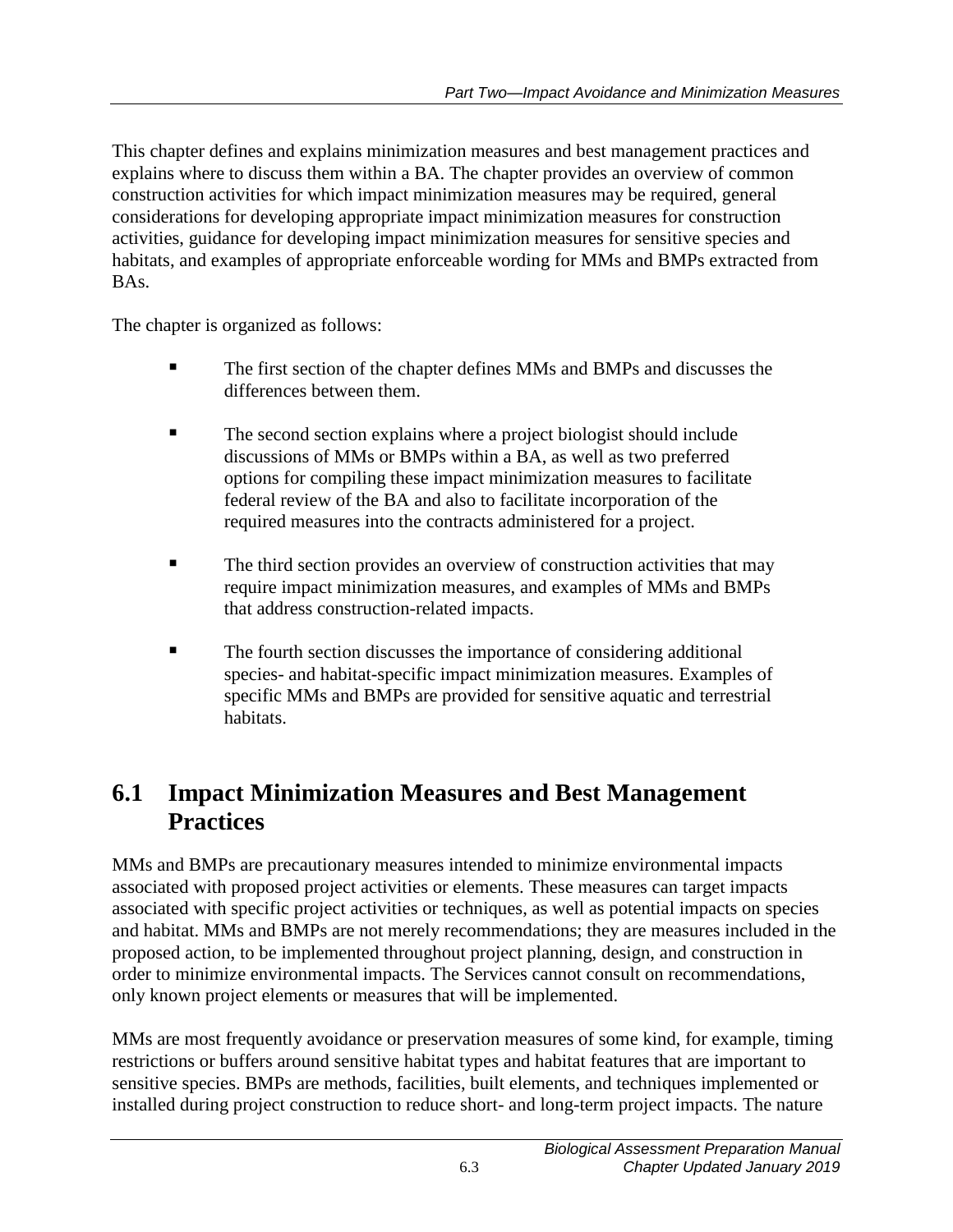of MMs and BMPs vary according to physical and environmental conditions of the project site, different phases of the project, and the activities for which they are intended. MMs and BMPs are developed for implementation during the permitting, design, and construction phases of projects.

Typically, the BA is developed concurrently with the design of a new project. During this process, it is critical for the biologist writing the BA and engineers designing the project to stay in close communication throughout preliminary and final design. The project biologist relies on the design engineers for accurate project description detail (e.g., project areas and construction techniques). Based on this information, it is the biologist's responsibility to identify MMs and BMPs for the project in conjunction with the design and project engineers. The project engineer must approve all of the MMs and BMPS to ensure that the MMs and BMPs can be implemented and are included in the contract.

MMs and BMPs are effective only if they are clearly communicated to the contractor responsible for construction of the project. To construct a project, the contractor relies entirely on the construction plan sheets, WSDOT *Standard Specifications for Road, Bridge, and Municipal Construction* (WSDOT 2018), and supplemental special provisions. Some MMs and BMPs are partially or wholly covered in the standard specifications, but many are not and need to be incorporated by the design engineers into the construction plan sheets and the special provisions. WSDOT has been working to incorporate the MMs into the standard specifications and special provisions. The exact wording of those MMs has been provided in this chapter and shall be copied exactly into any WSDOT BA. Some MMs are conditions attached to permits, such as a Clean Water Act Section 404 permit, a Section 401 water quality certification, or a hydraulic project approval. All permits must be attached to the construction plans and referred to in the special provisions so that the contractor is familiar with them. To the extent possible, these permit conditions should be specified in the special provisions.

After the BA receives concurrence from the Services, all MMs and BMPs need to be finalized in the construction plans and special provisions. After final design, the construction plans and special provisions are advertised so that contractors can bid on the project. The contractor selected for the project is responsible to carry out only what is specified in construction plans, standard specifications, and special provisions. For this reason, it is critical that all necessary MMs and BMPs are clearly described in the BA. If they are missing or unclear, there is a risk that the contractor may perform activities that harass threatened or endangered species, damage critical habitat, or damage suitable habitat for listed species.

The following sections of this chapter contain many examples of MMs and BMPs that have been used on projects in the past and are currently used for projects that comply with the *Programmatic Biological Assessment for the Washington State Department of Transportation*  (WSDOT 2017), and the *Programmatic Biological Assessment Working Document for NOAA Fisheries Listed Species* (WSDOT 2012).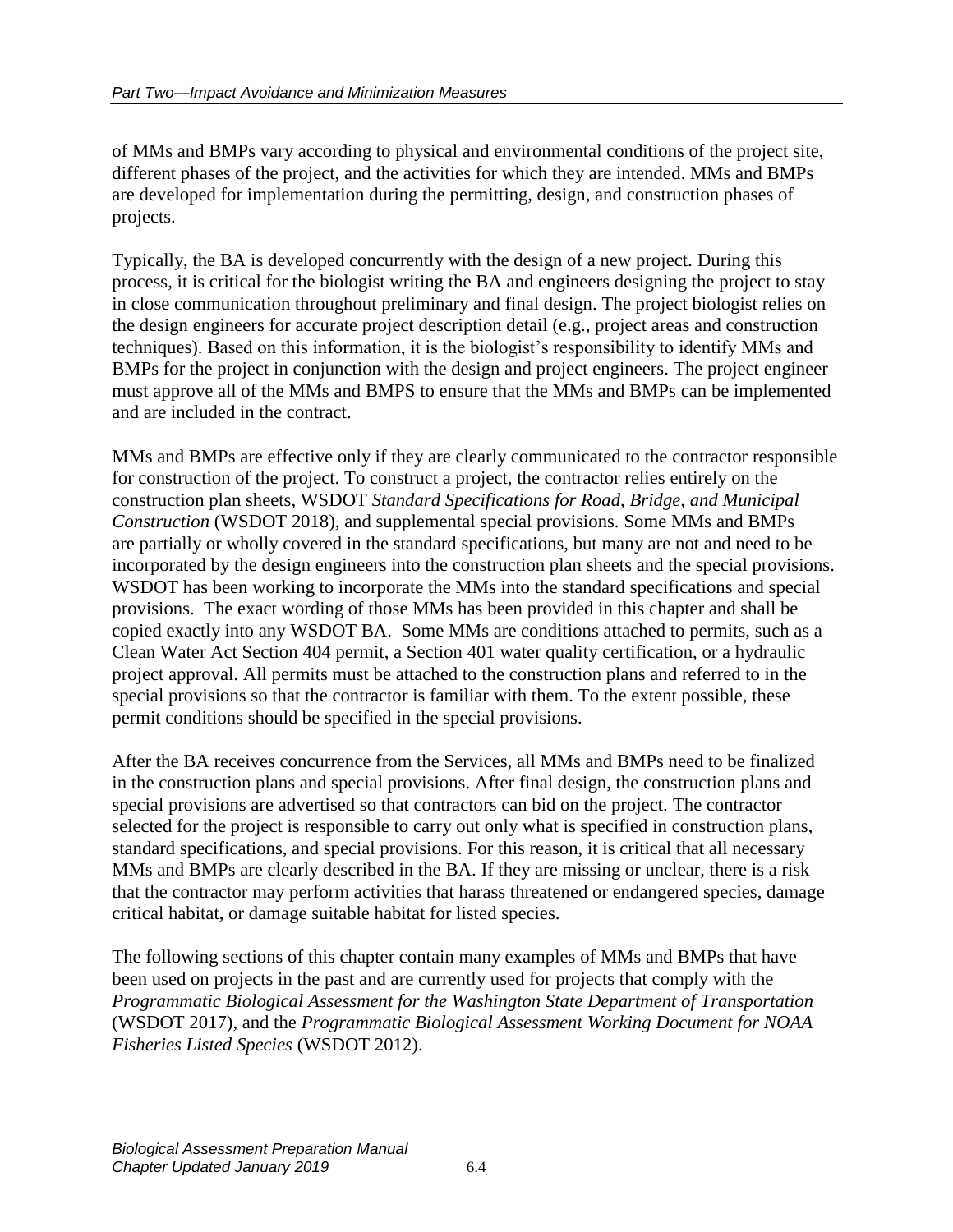# <span id="page-8-0"></span>**6.2 Where to Include Minimization Measures and Best Management Practices within a BA**

MMs and BMPs should be compiled into a single section of the BA that includes measures addressing specific construction elements as well as impact minimization measures for particular species and critical or suitable habitats. Activity-specific measures are usually defined first in the BA development process, and then species- or habitat-specific measures are defined later.

If the general term *BMPs* is used in a BA, the specific impact-minimization activities intended by the project biologist in using this term should be described in the report, so that the Services understand the exact measures that will be taken to reduce potential project impacts. For example, if a BA states, "during construction, BMPs will be implemented to ensure that impacts on the adjacent stream are minimized," the project biologist should describe these practices in detail (e.g., all disturbed areas will be replanted or reseeded within 30 days).

Because impact minimization measures can be included in two distinct sections of a BA, it is important to compile all of these measures in a single location, for two reasons: 1) to facilitate review of the final effect determinations and their rationale, and 2) to ensure that all measures identified in a BA are clearly specified in documents conveyed to the contractor implementing the project. A compilation of impact minimization measures can be effectively provided in a list of all impact minimization measures identified in the report (activity-specific, as well as speciesor habitat-specific), to be included in the Impact Avoidance and Minimization Measures section of the BA.

# <span id="page-8-1"></span>**6.3 Developing Appropriate Impact Minimization Measures for Specific Construction Activities**

# <span id="page-8-2"></span>**6.3.1 Overview of Common Construction Activities**

Some of the most common activities associated with construction and operation of transportation projects include the following:

- **Stormwater quality and quantity**
- Aquatic area buffers
- **vegetation removal**
- **I**n-water work
- Revegetation and slope stability
- General construction
- Pollutant protection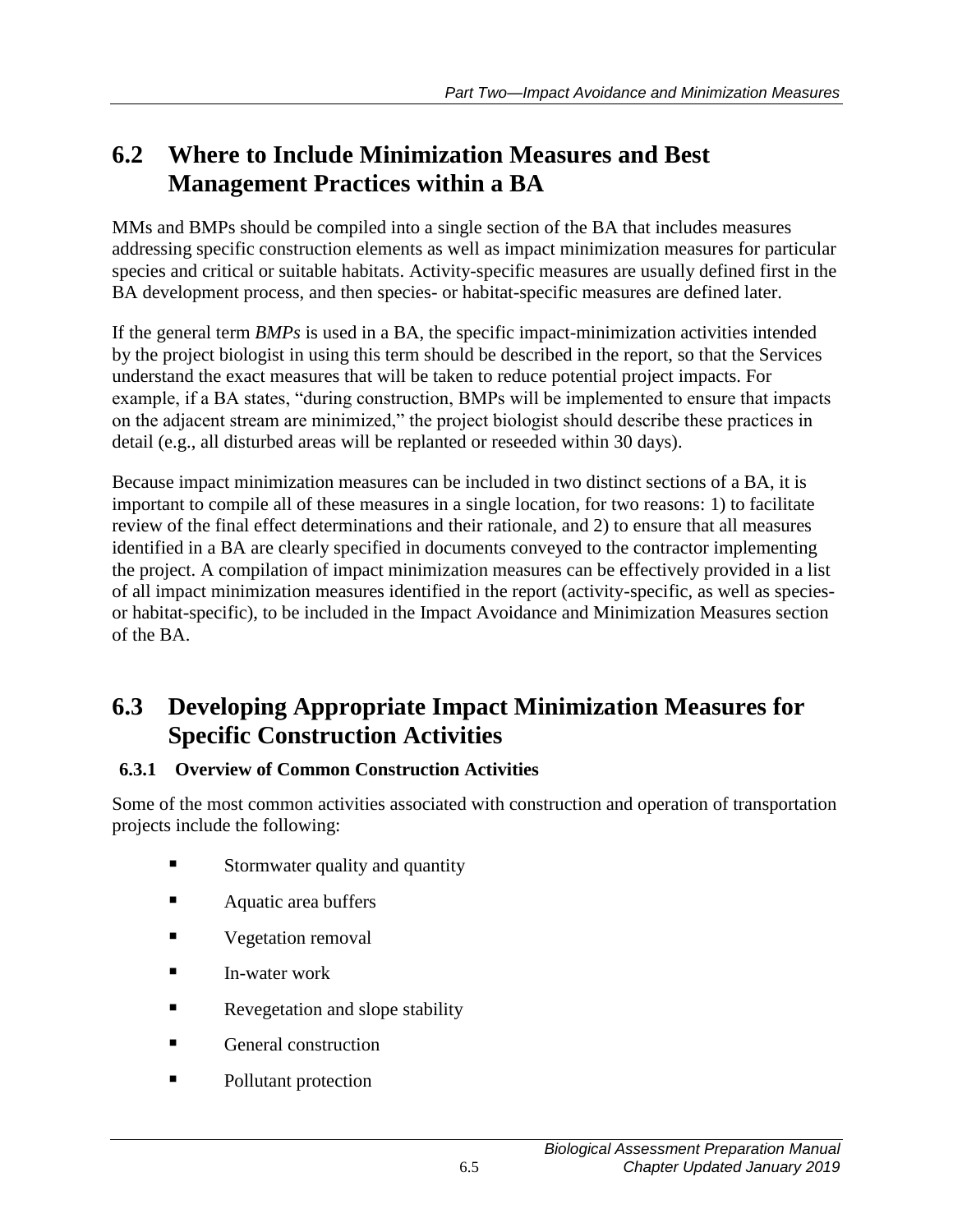- Concrete work
- **Access roads and bridges**
- **Restrictions in rainy weather**
- **Bridge work**
- **Bridge painting**
- Sub-surface sampling
- **Emergency actions**
- **Bank** protection
- **Work area isolation and fish handling**
- $\blacksquare$  Culvert work
- **Cutting and filling**
- **Pile installation and removal**
- $\blacksquare$  Herbicide use
- **Lighting**
- Geotechnical investigations
- Wildlife

# <span id="page-9-0"></span>**6.3.2 General Considerations for Minimizing Activity-Specific Impacts**

The transportation-related construction activities listed above are discussed below in more detail. These examples illustrate types of impacts and general impact minimization approaches a project biologist might consider in selecting specific MMs and BMPs for the proposed project.

# *6.3.2.1 Stormwater Quality and Quantity*

Primary effects to listed species from construction activities may include changes in the quality and quantity of stormwater moving from the site. Effects are minimized to the extent possible by implementing stormwater management measures.

MM-1.All projects (except exempt activities as listed in section 3-2.2 of the Highway Runoff Manual (2016), are subject to minimum stormwater management requirements as outlined in Section 3-3 of the Highway Runoff Manual. Non-exempt projects must address erosion control if  $\geq 7,000$  ft<sup>2</sup> of soil will be disturbed or if there is  $\geq 2000$  ft<sup>2</sup> of new, replaced, or new + replaced impervious surface. Erosion control requirements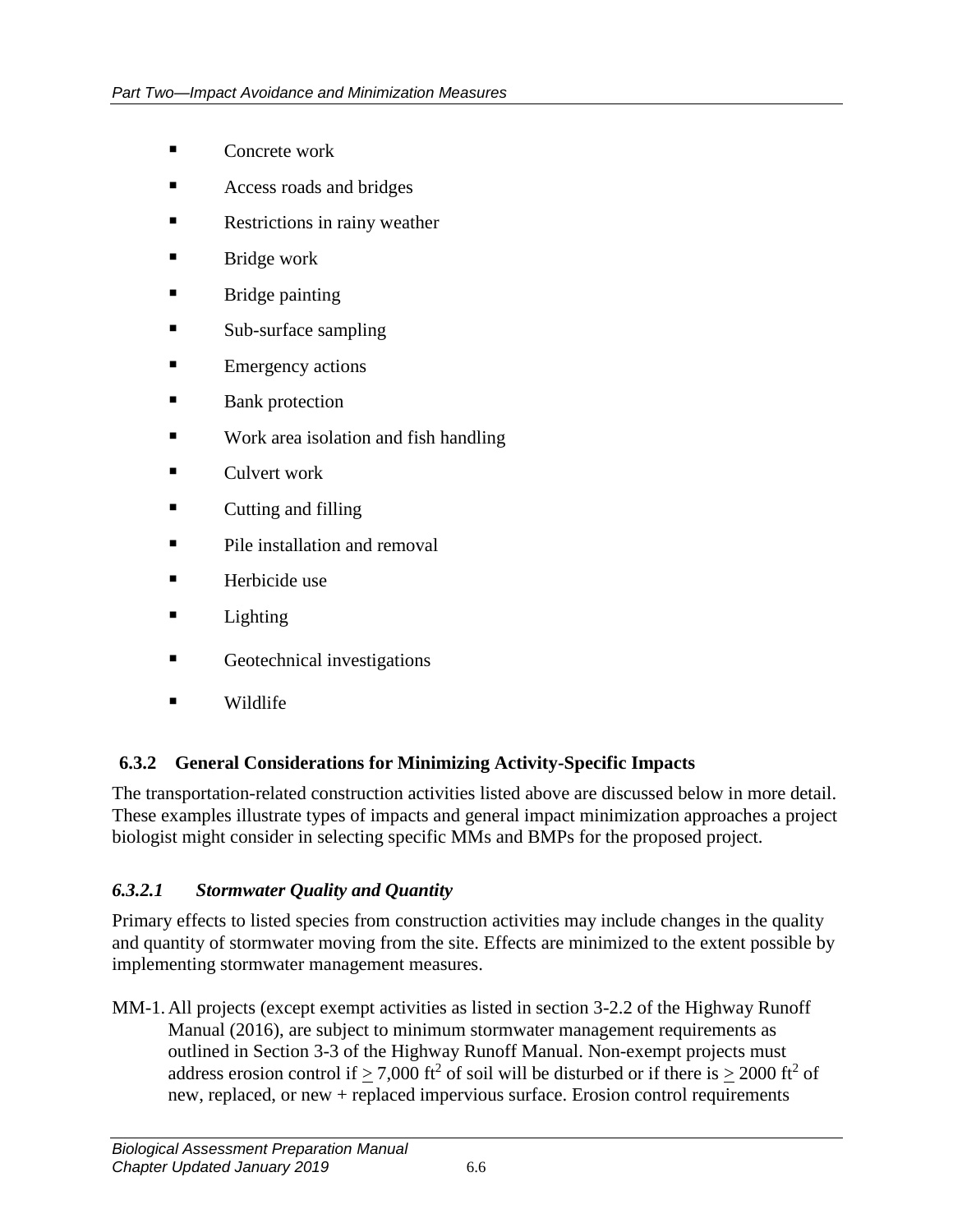include: 1) a Temporary Erosion and Sediment Control (TESC) Plan (see TESC Manual), and a project specific Spill Prevention, Control and Countermeasures (SPCC) Plan as required in Standard Specification 1.07-15(1).

*The intent of this MM is to prevent pollutants from entering natural water bodies.*

*The standard specifications require that an SPCC plan be developed,<sup>1</sup> approved, and implemented throughout the duration of the project. The SPCC plan can be developed by the engineer for the contractor to adopt during construction, although normally the contractor is responsible for developing and implementing the plan.*

*The standard specifications have provisions for a TESC plan but do not make it mandatory.<sup>2</sup> The designer has two options to ensure that a TESC plan is developed and implemented for the project: 1) the designer may develop a TESC plan in the special provisions and drawings, in which case the contractor is required by the standard specifications to either adopt or prepare an appropriate TESC plan, or 2) the designer may replace the first sentence in 8-01.3(1)A "Submittals" with the following: "The contractor shall prepare and submit a TESC plan for the engineer's approval."*

MM-2. WSDOT will ensure that projects within 200 feet of surface water will install and maintain Best Management Practices (BMPs) as stated in the Contract to ensure that no foreign material, such as pavement slurry from asphalt grinding equipment, is sidecast, and to control and prevent sediments from entering aquatic systems.

> *The intent of this MM is to prevent construction waste materials from entering sensitive areas.*

*BMPs chosen by the engineer during the design phase should be incorporated into the TESC plan and special provisions, in accordance with Section 8-01.3(1)A of the standard specifications. Additionally, all* 

 $\overline{a}$ 

<sup>1.</sup> Section 1-07.15(1) of the standard specifications – *Spill Prevention, Control, and Countermeasures Plan*: *The Contractor shall prepare a Type 2 Working Drawing consisting of a project specific spill prevention, control, and countermeasures plan (SPCC Plan), and shall implement the for the duration of the project. The SPCC Plan shall address all fuels, petroleum products, hazardous materials, and other materials defined in Chapter 447 of the WSDOT Environmental Manual M 31-11, and their relationship to drainage pathways, waterways, and other sensitive areas. The plan shall identify spill prevention and containment methods to be used at each of these locations*.

<sup>2.</sup> Section 8-01.3(1)A of the standard specifications – *Submittals – Erosion Control and Water Pollution Control*: *When a TESC plan is included in the project plans, the contractor shall either adopt or modify the existing TESC plan. The contractor shall obtain the engineer's approval on the TESC plan and schedule before any work begins.*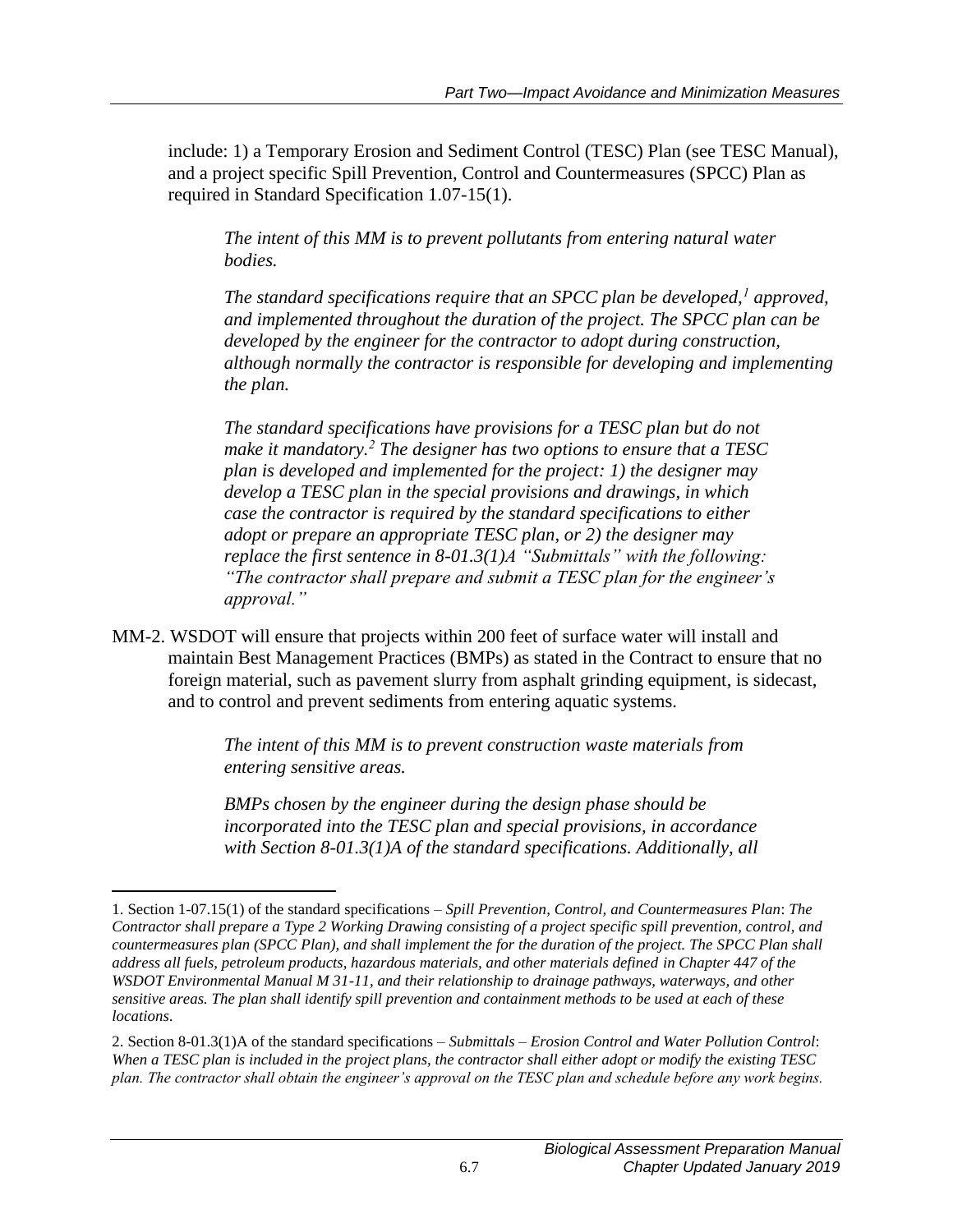*sensitive areas to be protected must be clearly identified on the contract drawings.*

- MM-3. The Contractor shall comply with Washington Department of Ecology's State Water Quality Standards (WAC 173-201) or permit modifications. Permit modifications are limited to an extended temporary area of mixing granted by Ecology in a 401 Water Quality Certification.
- MM-4. Projects that drain to waters that may be used by listed fish species and create more than  $5000$  ft<sup>2</sup> of new pollution generating impervious surface in any TDA will use the most current WSDOT stormwater effects analysis guidance to evaluate the potential effects of each proposed project. The supplemented documents must include the following information at a minimum: 1) Sufficient information to assess pre-project and postproject stormwater pollutant loadings and end of pipe concentrations. 2) Identify the receiving waterbodies for the stormwater runoff associated with the new pollution and post-project stormwater pollutant loadings and end of pipe concentrations. 2) Identify the receiving waterbodies for the stormwater runoff associated with the new pollution generating impervious surface. 3) Identify any proposed new (or modified) stormwater outfalls/structures. 4) A qualitative or quantitative description of pre-and post-project mixing zones or dilution analysis, consistent with WSDOT stormwater effects analysis guidance. If exposure to listed fish species in the dilution zone cannot be discounted, a quantitative description is recommended. 5) Describe potential effects to hydrology (i.e., peak flows, base flows, flow durations, etc.) and instream conditions (i.e., bed and bank scour or erosion, channel stability, etc.) due to the proposed project.
- MM-5. The project will not cause or contribute to bed or bank scour or erosion (channel instability), and will not measurably affect base, peak, or flow durations in any Threshold Discharge Area (TDA) or receiving waterbody.
- MM-6. Stormwater will be infiltrated and/or dispersed when possible.

# *6.3.2.2 Aquatic Area Buffers*

MM-7. No contractor staging areas will be allowed within 200 feet of potentially suitable wetland, stream, estuarine, river or marine drainage as identified by the project biologist, unless site specific review completed by the project biologist indicates that no impacts to the sensitive resource areas will occur due to topography or other factors.

> *The intent of this MM is to prevent materials from leaving the staging area and entering sensitive areas. For example, erosion of soil piles in staging areas could cause sediment-laden runoff to drain into sensitive areas. The distance specified may be project-specific.*

MM-8. Temporary material storage piles consisting of erosive materials will be placed outside the 100-year floodplain during the rainy season (October 1 through June 1) except for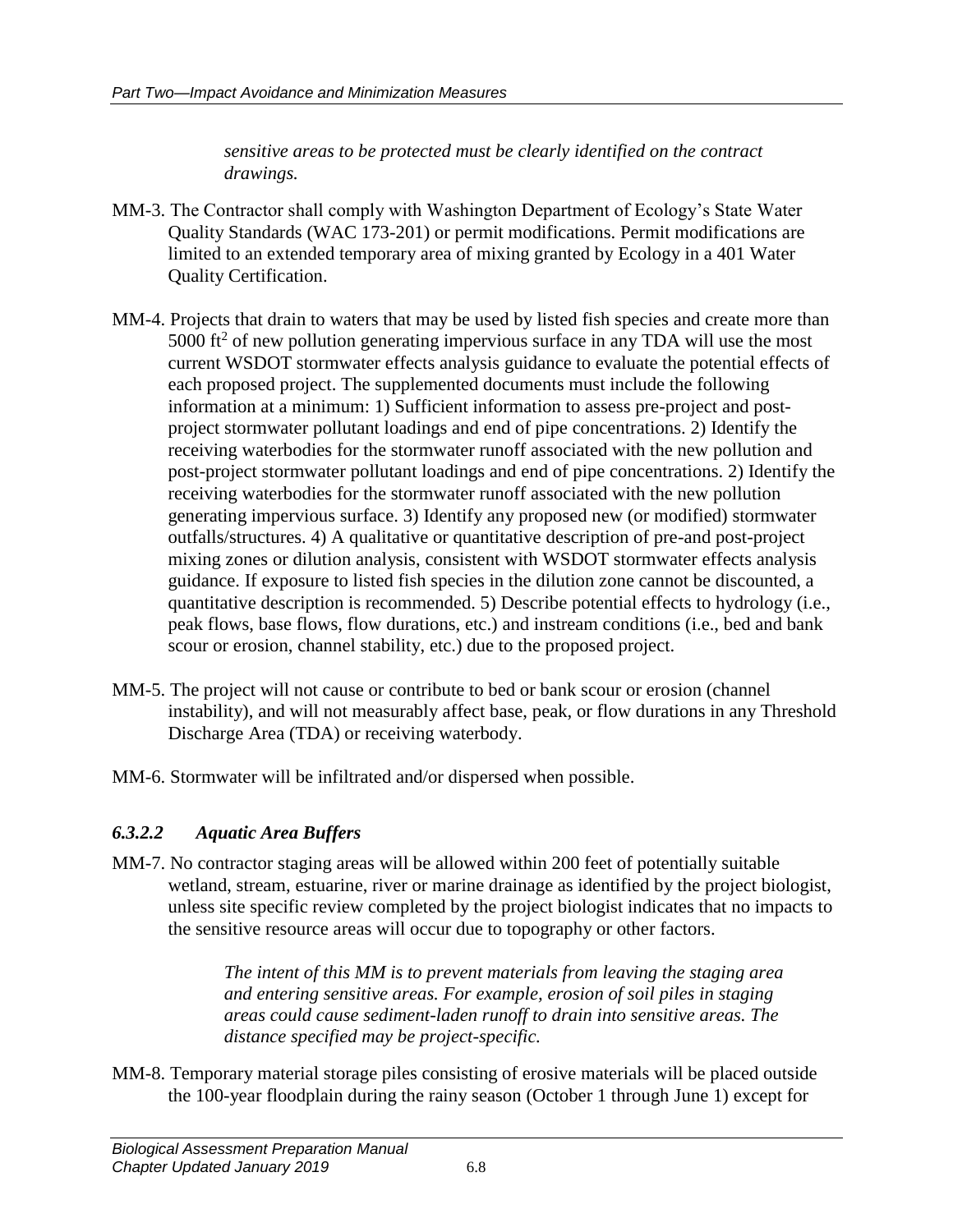emergency projects, or unless site specific review completed by the project biologist indicates that topography or other factors preclude runoff from entering waterbodies containing listed fish species or their prey. Such temporary storage piles will be stabilized with plastic sheeting, straw bales, or other BMPs, to prevent sediment delivery to these waterbodies. Material to be used within 12 hours of deposition will not be considered a temporary material storage pile.

*The intent of this MM is to prevent temporary material stock piles from being flooded by streams or rivers and washed into natural water bodies.*

*The standard specifications do not specify the locations where material stockpiles can be placed.*

*If possible, the designer should identify the 100-year floodplain in relation to the project site.*

*If the required quantity of plastic covering is significant, the special provisions should include it as a bid item.*

MM-9. All excavated materials will be removed to an upland location where they cannot enter the water body.

> *The intent of this MM is to prevent pollutants such as sediments or contaminated sediments from entering water bodies and affecting fish or habitat.*

*The standard specifications have a few requirements that may meet the intent of this MM,<sup>3</sup> although the specific location of upland disposal is not covered. Specific details related to this MM should be incorporated into construction plans and special provisions.*

# *6.3.2.3 Vegetation Removal*

 $\overline{a}$ 

To adequately address vegetation removal or clearing activities, the BA should quantify the extent of vegetation removal and clearing activities proposed for each phase of the project, or for the project as a whole. The trees to be removed as part of a project also should be quantified in

<sup>3.</sup> Section 1-07.5(2) of the standard specifications – *State Department of Fish and Wildlife*: *The contractor shall dispose of any project debris by removal, burning, or placement above high-water flows.*

Section 1-07.5(3) – *State Department of Ecology*: *In doing the work, the contractor shall … Perform Work in such a manner that all materials and substances not specifically identified in the Contract documents to be placed in the water do not enter waters of the State, including wetlands. These include, but are not limited to, petroleum products, hydraulic fluid, fresh concrete, concrete wastewater, process wastewater, slurry materials and waste from shaft drilling, sediments, sediment-laden water, chemicals, paint, solvents, or other toxic or deleterious materials.*

Section 2-09.3(3)A – *Preservation of Channel*: *When foundations or substructures are to be built in or next to running streams, the contractor shall … remove any excavation material that may have been deposited in or near the stream so that the watercourse is free from obstruction*.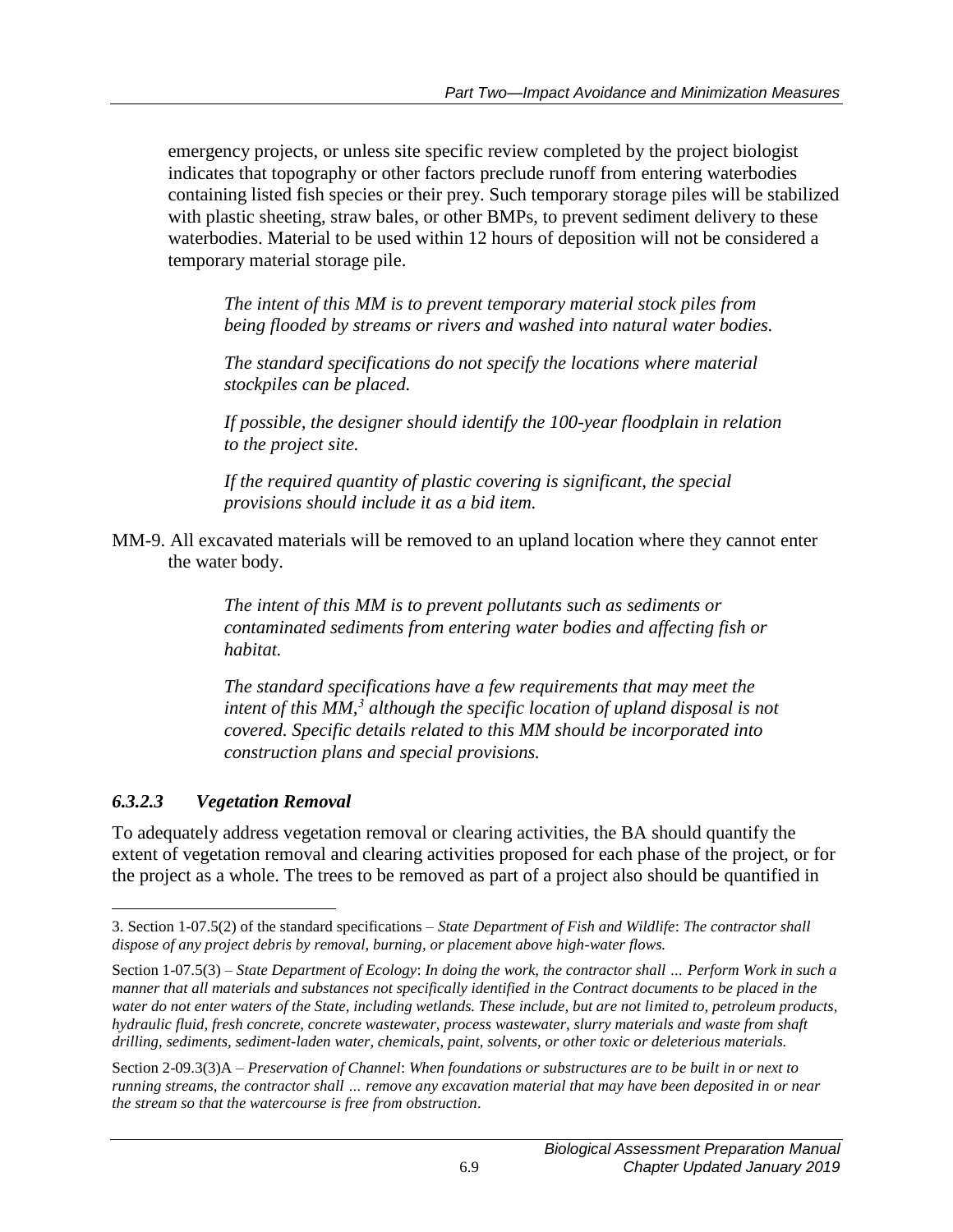terms of acreage or number of trees, and described by species and diameter-at-breast-height (dbh) class, if possible. If riparian vegetation is removed as part of the proposed action, the amount and type of riparian vegetation to be removed should be measured, and its stream shading, bank stabilization, and food web contribution functions should be assessed. For wetland vegetation to be removed, the area should be quantified, and the ecological functions (as they relate to listed species) lost as a result should be considered in the assessment of project impacts.

The general impacts associated with vegetation removal or clearing activities include but are not limited to the following:

- Removal of trees (indicate whether they are suitable or unsuitable habitat)
- **Removal of riparian vegetation**
- Wetland impacts
- Introduction of noxious weeds or exotic species
- **Cround or soil disturbance or compaction**
- Increased bank or soil erosion
- **Sedimentation**
- Noise impacts
- Human presence or activity impacts
- **Impacts on prey species.**

Some general approaches that the project biologist might consider to minimize impacts associated with these activities include the following:

- Where riparian vegetation has been removed from aquatic resources, isolate disturbed areas using erosion control features (such as silt fencing or hay bales) until disturbed areas are stabilized or revegetated
- Replant areas with native vegetation, or hydroseed disturbed sites, to prevent soil erosion
- Cut vegetation at the ground surface rather than grubbing, which removes the roots.

The following are MMs developed for projects requiring vegetation removal: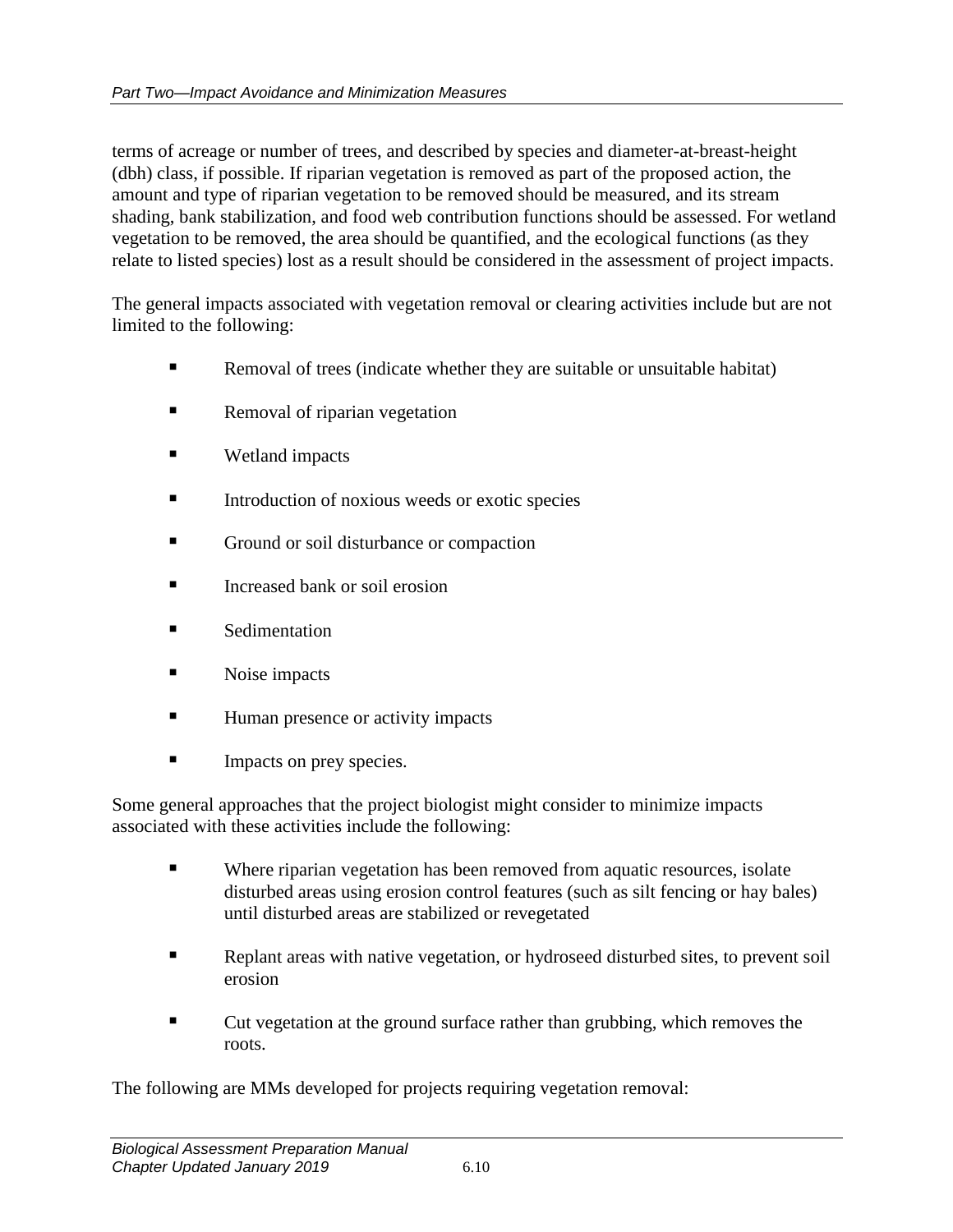- MM-10. To facilitate compliance with the Northwest Forest Plan Standards and Guidelines, WSDOT will coordinate with the appropriate Forest Service ranger district if tree removal, including dying, dead, or downed wood is proposed on lands identified in the plan.
- MM-11. WSDOT Designers will minimize removal of riparian vegetation and contractors shall replant riparian vegetation. Replanting may not be possible in permanent impact areas, the roadway clear zone, or adjacent to or under bridges. However, potential replanting of riparian vegetation near the site should be evaluated. The PBA Determination Form will provide the justification for the removal of riparian vegetation and will include the proposed planting plans, if applicable.

*The intent of this MM is to minimize impacts on riparian areas.*

*This MM is addressed in the previously noted sections of the standard specifications, but without specific reference to riparian habitat. Although the standards list WDFW requirements for replanting stream bank or shoreline plants that are disturbed,<sup>4</sup> the requirement to minimize impacts on riparian areas is not specifically addressed in the standard specifications.*

*This MM should be incorporated into the construction plans and special provisions by clearly designating where vegetation will be preserved in riparian areas. In addition, this MM should be incorporated into the planting plans by designating the locations and species of native plants to be planted in riparian areas.*

MM-12. Vegetation will only be grubbed from areas undergoing permanent alteration. No grubbing will occur in areas slated for temporary impacts.

> *The intent of this MM is to minimize disturbance and to allow vegetation to grow back in temporary impact areas.*

MM-13. Disturbance to riparian vegetation from the operation of heavy equipment will be minimized as practicable by straddling it with heavy equipment or by pruning it without damaging the roots. Existing riparian vegetation outside of the work area will not be removed or disturbed.

> *The intent of this MM is to minimize disturbance and to allow vegetation to grow back in temporary impact areas.*

 $\overline{a}$ 

<sup>4.</sup> Section 1-07.5(2) of the standard specifications *– State Department of Fish and Wildlife: The contractor shall replant any stream bank or shoreline area if the project disturbs vegetative cover. Replanted trees, brush, or grasses shall resemble the type and density of surrounding growth, unless the Special Provisions permit otherwise.*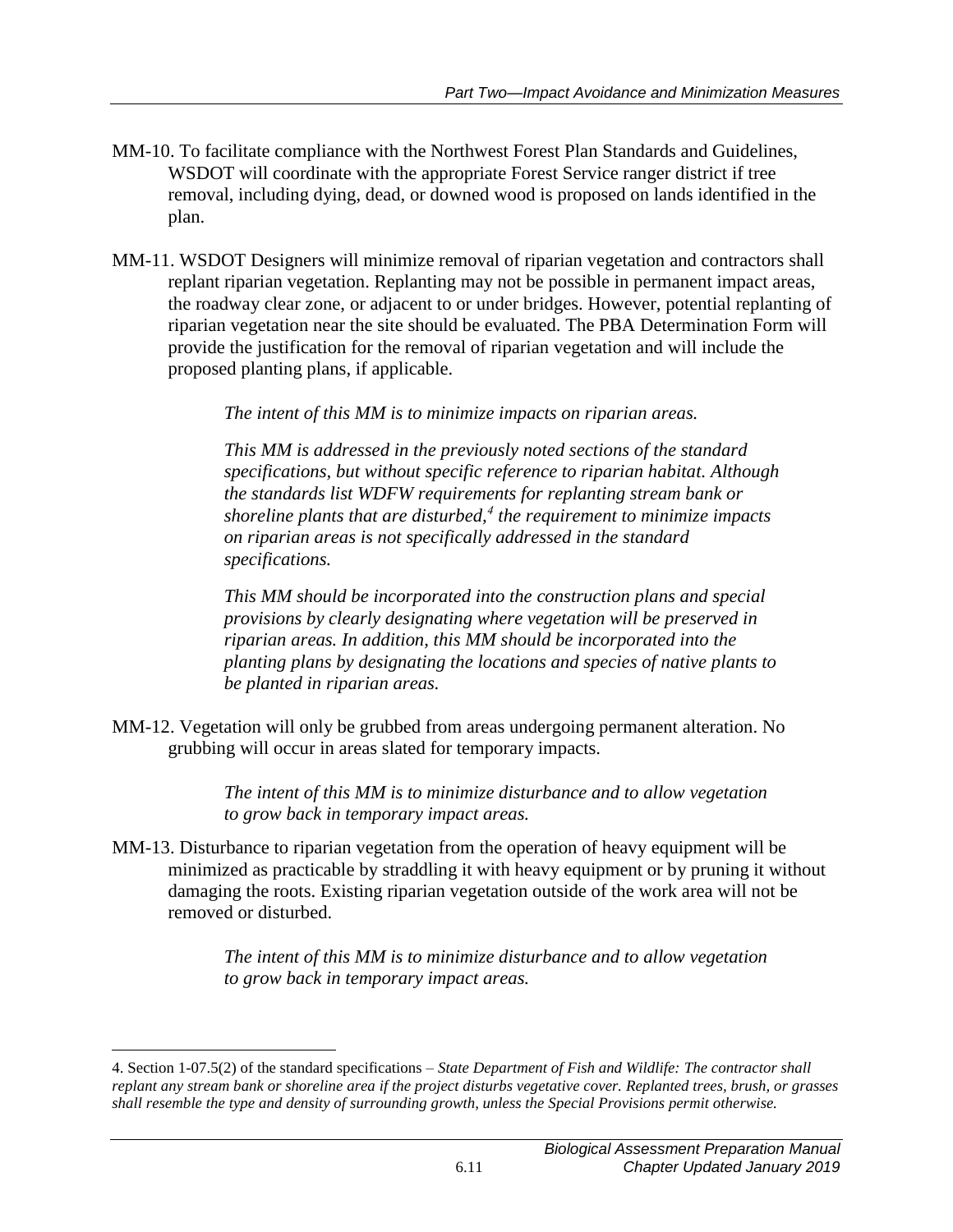#### *6.3.2.4 In-water Work*

In-water work activities include but are not limited to pile installation, bank stabilization, pile removal, bridgework, stream or ditch realignment work, and culvert replacement. The construction methods or techniques employed in each of these activities have impacts that are unique to their application. Common impacts include sedimentation, impacts on substrate (spawning beds and cover), and direct mortality of fish.

In-water work methods and their impacts should be carefully researched and described by the project biologist. A BA should document the specific construction techniques, materials, and impacts of the proposed action in relation to the listed species and habitats occurring in the project action area. To minimize these impacts, MMs tailored to the construction methods must be developed and included in the BA. This topic is discussed more completely in PART 2, IN-WATER WORK.

General approaches that should be considered by the project biologist to minimize impacts of in-water activities include but are not limited to the following:

- Avoid in-water work if feasible, or conduct it only during approved inwater work windows.
- Divert streamflow during in-water work to minimize turbidity.
- Use bioengineered solutions where feasible.
- **Perform work during low flow or dry conditions, or during dry weather.**
- Isolate the area of in-water work from the water body to minimize sediment impacts (using cofferdams, silt fencing, hay bales, or water sausages), and pump sediment-laden waters to an infiltration or treatment site.
- Isolate the work area to avoid impacts on listed fish species, and remove fish from the area if necessary (using seining, netting, and as a last resort, electrofishing). WSDOT has a fish handling protocol that has been approved by the Services. The Fish Exclusion Standards and Protocol is available online at [<http://www.wsdot.wa.gov/environment/technical/disciplines/fish](http://www.wsdot.wa.gov/environment/technical/disciplines/fish-wildlife)[wildlife>](http://www.wsdot.wa.gov/environment/technical/disciplines/fish-wildlife).
- Dispose of debris or sediments outside the floodplain.
- Clean the activity site after construction to prevent an influx of sediments to streams after the first large storm event.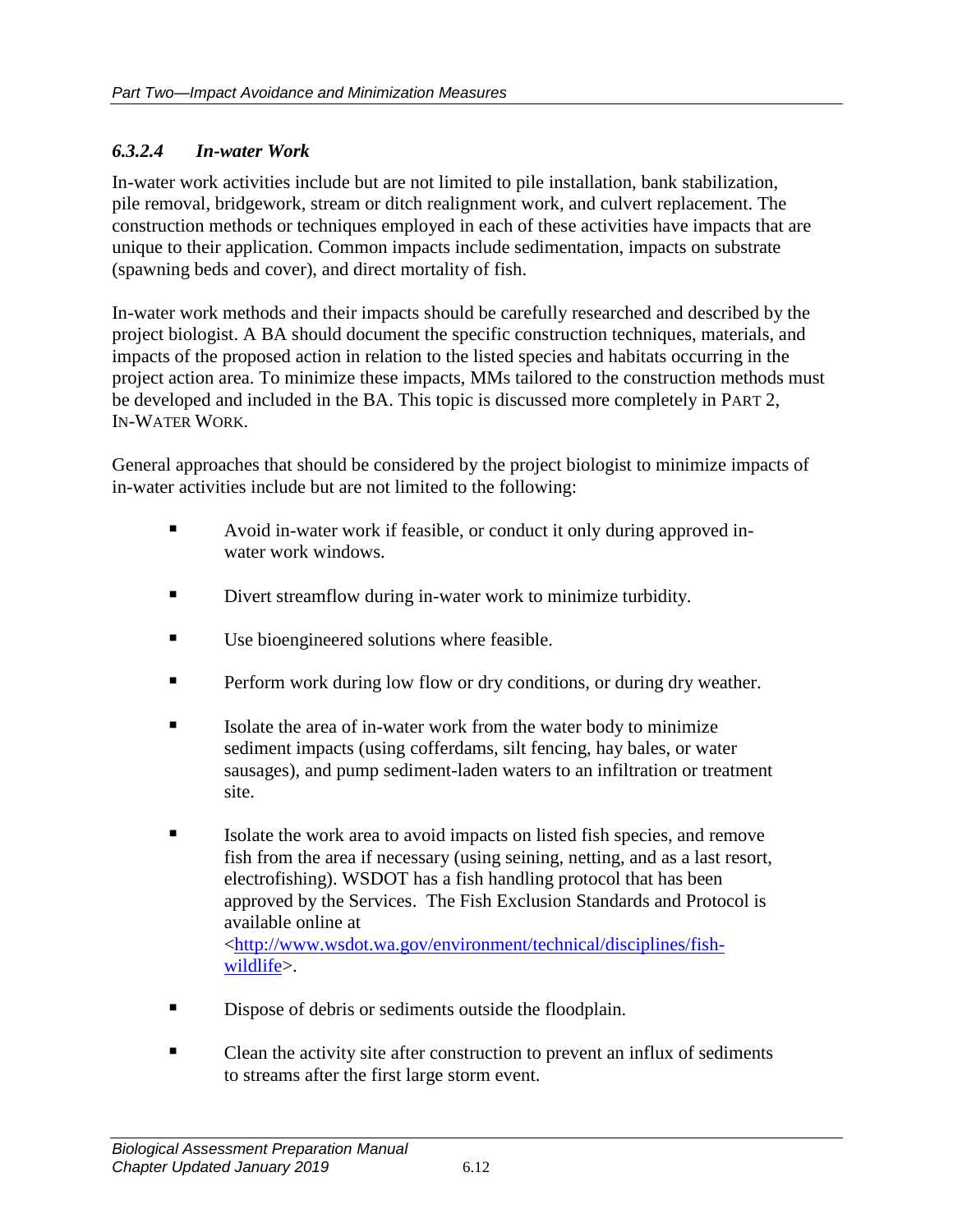**Minimize impacts on stream banks and riparian vegetation.** 

The following MMs and BMPs were developed for projects requiring in-water work:

MM-14. Seasonal restrictions applied to work conducted within or below the OHWM or MHHW, will follow requirements within the HPA issued by the Washington Department of Fish and Wildlife, and Water Quality Standards for Surface Waters of the State of Washington (Chapter 173-201A WAC). In-water work duration will be minimized as practicable.

> *The intent of this MM is to avoid impacts on fish when they are most likely to be present in a natural water body where work is proposed.*

*This particular MM is covered in a very general way by the standard specifications.<sup>5</sup>*

*Seasonal restrictions on work in water bodies are rules that WDFW adds as conditions in HPAs. These seasonal restrictions need to be incorporated into the special provisions.*

MM-15. No temporary floating work platform will place its anchors or allow grounding in fish spawning areas in freshwater or in eelgrass, kelp, macro algae, or intertidal wetlands. Anchoring above beds or eelgrass, kelp, or macro algae will be kept to a minimum.

> *The intent of this MM is to prevent damage to eelgrass and kelp beds as a result of shading or disturbance by anchors or drilling equipment.*

*Because the intent of this MM is not covered by the standard specifications, this measure should be incorporated into the special provisions. All known locations of eelgrass and kelp beds should be delineated on the drawings with a reference note incorporating this MM.*

MM-16. Construction equipment will not enter any water body without authorization from the Washington Department of Fish and Wildlife, USFWS, and the NMFS. Equipment will be operated as far from the water's edge as possible.

> *The intent of this MM is to minimize impacts (e.g., sedimentation) in natural water bodies by doing as much work as possible from beyond the water's edge.*

 $\overline{a}$ 

<sup>5.</sup> Section 1-07.5(1) of the standard specifications – *General – Fish and Wildlife and Ecology Regulations: Throughout the work, the contractor shall comply with all current rules of the resource agencies having jurisdiction over the affected areas* (state Departments of Fish and Wildlife, and Ecology).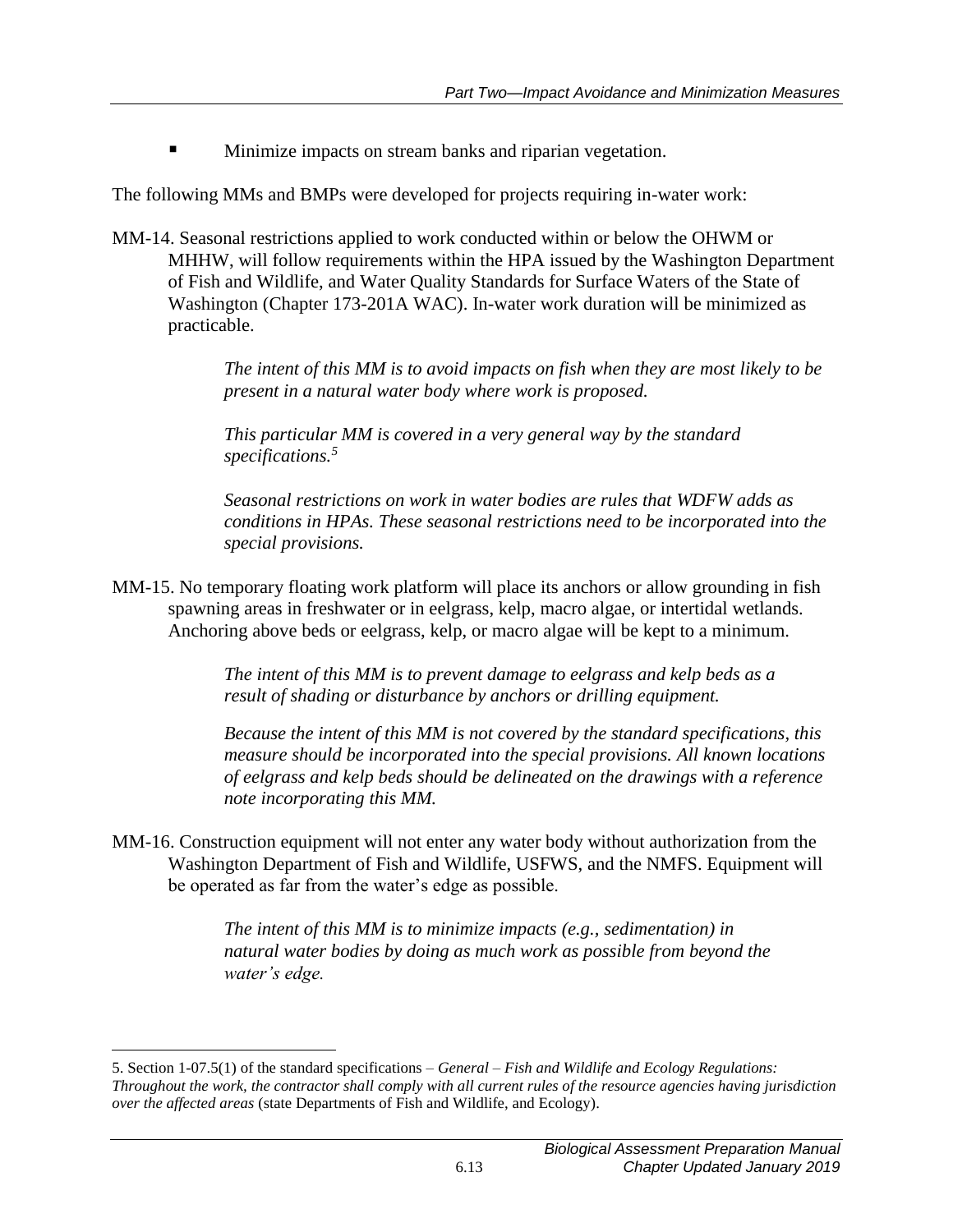MM-17. Anthropogenic debris from bridge demolition will be directed toward storage areas on land or barges. Bridge demolition will include sectioning the structure to the extent possible to provide for safer disposal and to minimize debris falling into surface waters.

> *The intent of this MM is to prevent treated wood debris from entering natural water bodies and contaminating them.*

*This is not addressed in the standard specifications and should be incorporated into the special provisions and contract drawings by the designer*

#### *6.3.2.5 Revegetation and Slope Stability*

MM-18. Erodible earth not being worked, whether at final grade or not, shall be covered within the specified time periods below, using an approved soil covering practice: Western Washington (west of the Cascade Mountain Crest) 1) from October 1 through April 30 erodible earth may be exposed without cover for a 2 day maximum, 2) from May 1 to September 30 for 7 days maximum. Eastern Washington (east of the Cascade Mountain Crest) 1) from October 1 through June 30 erodible earth may be exposed without cover for a 5 day maximum, 2) from July 1 to September 30 for 10 days maximum.

> *The intent of this MM is to minimize erosion of exposed soils and transport of sediment-laden water to sensitive areas.*

*The standard specifications cover this requirement with regard to the length of time allowed for exposed soils before stabilization is required.<sup>6</sup>*

MM-19. Temporarily disturbed areas will be restored to pre-work conditions to the extent possible, including protecting existing root systems and allowing re-sprouting of herbaceous and woody plants. Native trees and shrubs will be used that are endemic to the project vicinity or region of the State where the activity is occurring.

> *The intent of this MM is to ensure that areas temporarily disturbed are adequately restored.*

*For areas that are designated to not be disturbed, their restoration is covered in the standard specifications.<sup>7</sup> These areas should be specifically delineated on the drawings (see above comments). However, for areas disturbed in the course of the work, this MM is not specifically addressed in the standard specifications. The construction drawings and special* 

 $\overline{a}$ 

<sup>6.</sup> Section 8-01.3(1) of the standard specifications – *General – Erosion Control and Water Pollution Control*: *In western Washington, erodible soil not being worked, whether at final grade or not, shall be covered within the following time period, using an approved soil covering practice, unless authorized otherwise by the engineer: from October 1 through April 30, 2 days maximum; and from May 1 to September 30, 7 days maximum*.

<sup>7.</sup> Section 1-07.16(1), 4th paragraph: *If the contractor (or agents/employees of the contractor) damage, destroy, or interfere with the use of such property, the contractor shall restore it to original condition*.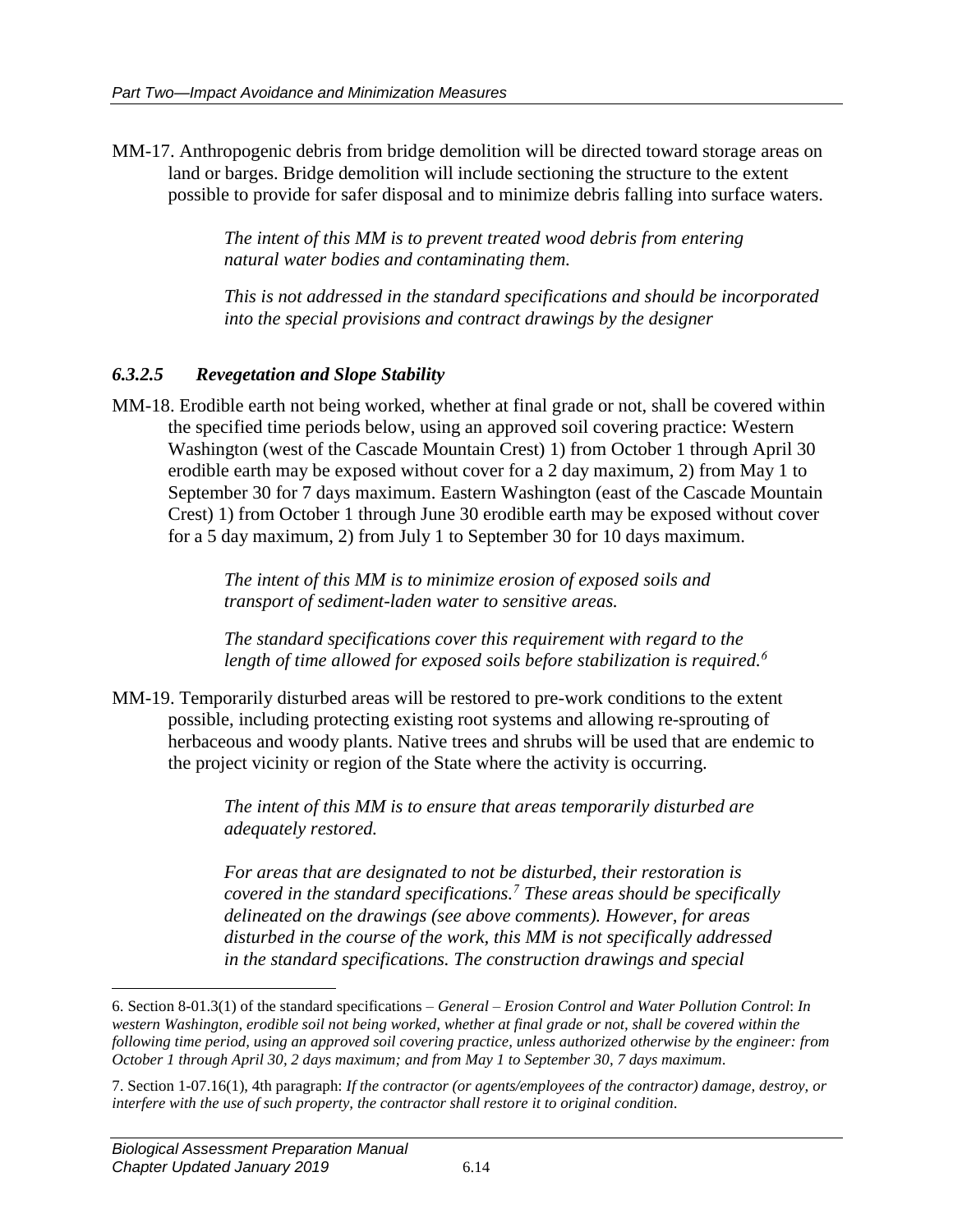*provisions should incorporate appropriate restoration requirements for each disturbed area. This may include a planting plan that identifies each location and native plant species to be planted in disturbed or temporary impact areas.*

*To ensure that plants successfully mature, a monitoring and maintenance plan should be implemented after construction. The standard specifications have a requirement for plant establishment.<sup>8</sup> However, if desired, the designer should incorporate any critical or special procedures, as required by permit conditions, for monitoring after construction, submitting monitoring reports to permitting agencies, and implementing maintenance measures, as necessary.*

MM-20. All exposed areas will be mulched and seeded with an approved native or noninvasive herbaceous seed mix following construction and/or planted with native woody vegetation and trees (if appropriate) during the first available planting season.

#### *6.3.2.6 General Construction*

 $\overline{a}$ 

MM-21. Construction impacts will be confined to the minimum area necessary to complete the project.

> *The intent of this MM is to minimize impacts on the natural environment, including sensitive areas.*

*The standard specifications do not address this MM in the general manner stated above. This MM should be incorporated into construction plans and special provisions by clearly showing areas where no impacts are allowed.*

MM-22. WSDOT Construction will clearly flag the boundaries of clearing limits to prevent disturbance outside of the limits. The contractor shall install high visibility fencing in accordance with WSDOT Standard Specifications.

> *The intent of this MM is to confine work activities to nonsensitive areas, or minimize the amount of disturbance in sensitive areas.*

*There is language within the standard specifications that covers this in general.<sup>9</sup> However, the drawings still must clearly depict the areas to be* 

<sup>8.</sup> Section 8-02.3(13) – *Plant Establishment*: *Plant establishment shall consist of caring for all plants planted on the project and caring for the planting areas within the project limits*. This section also requires that the contractor prepare and submit a *first year plant establishment plan* for approval.

<sup>9.</sup> Section 1-07.16 of the standard specifications – *Protection and Restoration of Property*: *The contractor shall protect private or public property on or in the vicinity of the work site. The contractor shall ensure that it is not removed, damaged, destroyed, or prevented from being used unless the contract so specifies*. . . . *If the engineer orders, or if otherwise necessary, the contractor shall install protection, acceptable to the engineer, for property (land, utilities, trees, landscaping, … and other property of all description whether shown on the plans or not)*.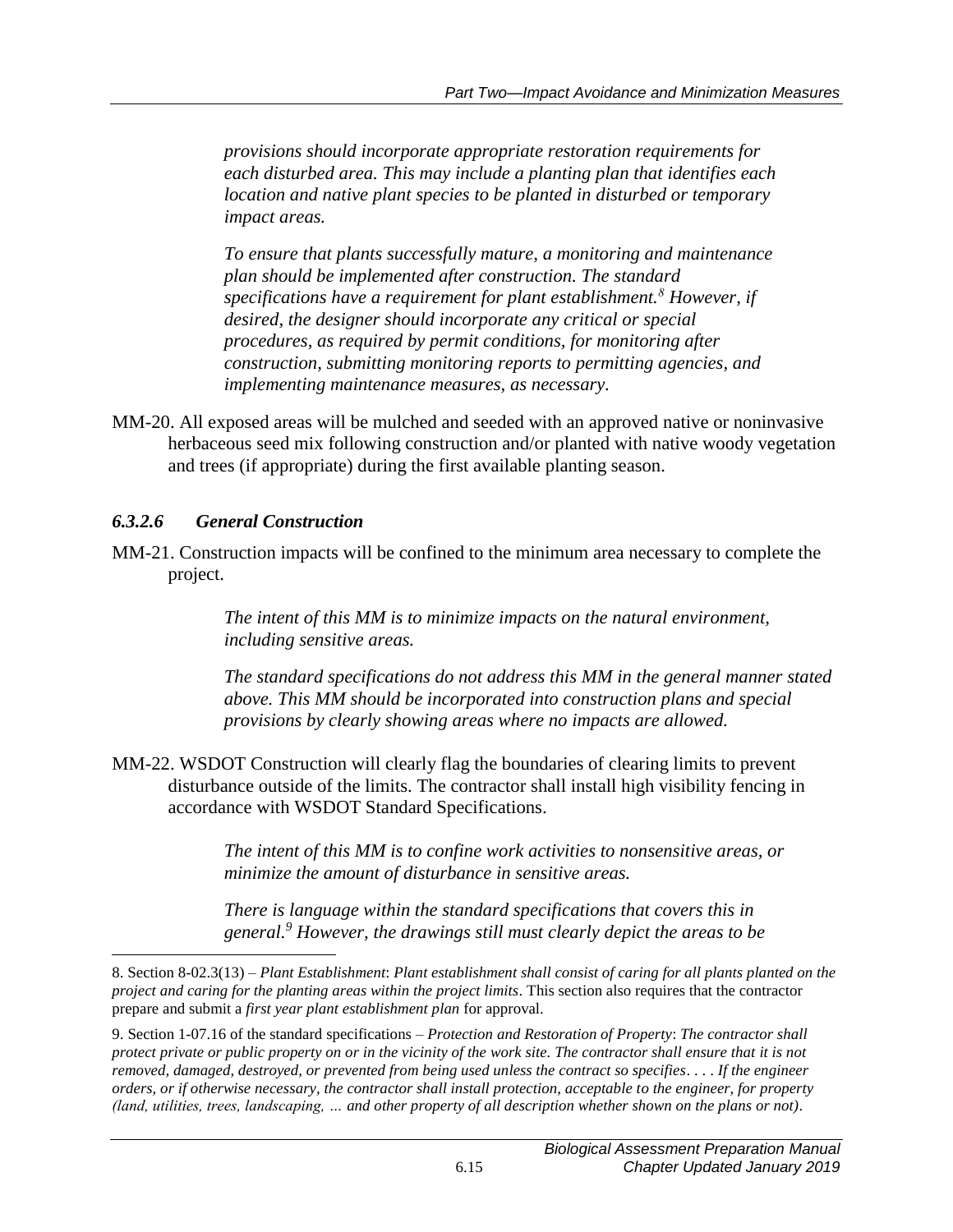*protected. If it is critical, the drawings and special provisions should include a requirement for the contractor to delineate these areas using temporary high-visibility fencing.*

*To ensure that unintended disturbance does not occur in sensitive areas, the design should incorporate language similar to the following within the site work sections of the special provisions: "Contractor will install temporary high-visibility fencing to demarcate and protect sensitive areas. No work, including placement or stockpiling of fill materials, will be performed within these areas. When it is no longer needed, or at the engineer's direction, contractor will completely remove and dispose of temporary high-visibility fencing."*

*The sensitive areas should also be delineated on the drawings, along with a note containing a similar statement regarding installation of highvisibility fencing and the need to protect these areas.*

*Because the standard specifications do not include installation or material requirements for temporary high-visibility fencing, the designer should include provisions for temporary high-visibility fencing installation and materials.*

#### *6.3.2.7 Pollutant Protection*

 $\overline{a}$ 

MM-23. The contractor will use BMPs, as stated in their Spill Prevention Control and Countermeasures Plan, to ensure that no foreign material such as oil or fuel from construction equipment will enter any wetlands, flowing or standing water.

> *The intent of this MM is to prevent spills from construction equipment or sediments from entering marine waters.*

*While prevention of water pollution is a requirement in the standard specifications, this MM is not specifically addressed. BMPs chosen by the designer during the design phase should be incorporated into the SPCC plan, TESC plan, and special provisions, in accordance with Section 1-07.15(1) of the standard specifications.*

In Section 2-01.1, the areas to be cleared and grubbed are limited by the following statement: *The contractor shall clear, grub, and clean up those areas staked or described in the special provisions. This work includes protecting from harm all trees, bushes, shrubs, and other objects selected to remain.*

Section 2-01.3(1) – *Clearing: The contractor shall protect, by fencing if necessary, all trees or native growth from any damage caused by construction operations*.

Section 1-07.16(2) – *Vegetation Protection and Restoration: Existing vegetation, where shown in the plans or designated by the engineer, shall be saved and protected through the life of the contract. The engineer will designate the vegetation to be saved and protected by a site preservation line, high visibility fencing, or selected individual flagging*.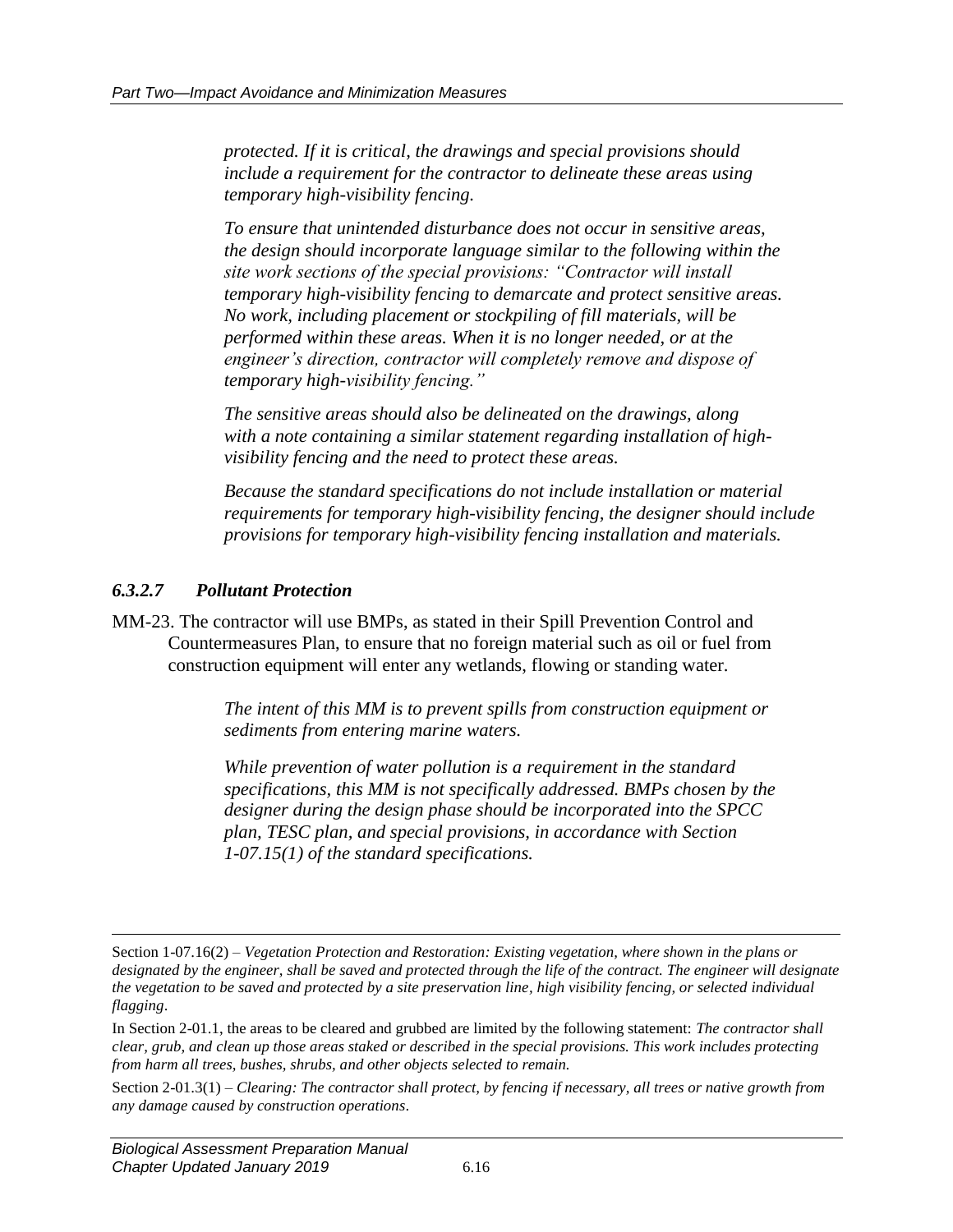MM-24. All equipment will be fueled and maintained more than 200 feet from the nearest wetland, ditches, flowing or standing water, unless site specific review completed by the project biologist indicates that no impacts to the resource areas will result due to topography or other factors. Exceptions to this requirement are allowed for large cranes, pile drivers, and drill rigs if they cannot be easily moved.

> *The intent of this MM is to prevent fuel and maintenance equipment spills from entering sensitive areas.*

MM-25. Equipment will be checked daily for leaks and will be well maintained to prevent lubricants and any other deleterious materials from entering waters of the State. Prior to entering the water or below the OHWM, all equipment will be free of any external petroleum products, hydraulic fluid, coolants, and other deleterious materials. Wash water will not be discharged to any water body without pre-treatment.

> *The intent of this MM is to prevent pollutants from entering natural water bodies and affecting fish or habitat.*

*The standard specifications provide general requirements to prevent pollutants from entering state waters,<sup>10</sup> along with two specific requirements for keeping equipment out of state waters<sup>11</sup> and preventing the discharge of equipment washwater into state waters.<sup>12</sup>*

*However, if in-water work is to be conducted, the special provisions should be augmented to require that the contractor inspect equipment for leaks and faulty parts (especially hydraulic lines, fittings, and cylinders) and clean the equipment each day or shift that the equipment is to enter the water. Additionally, the designer should add language to the special provisions to require that all equipment operating in state waters contain biodegradable, nontoxic, vegetablebased hydraulic oil rather than petroleum-based hydraulic oil.*

MM-26. All equipment entering waters that may be used by listed fish species and/or if the waters are critical habitat, will use vegetable oil or other biodegradable acceptable hydraulic fluid substitute, unless the project is an emergency action.

 $\overline{a}$ 10. Section 1-07.5(2) of the standard specifications *– State Department of Fish and Wildlife: The contractor shall not degrade water in a way that would harm fish. (Criteria: Washington State Water Quality Regulations.)*

<sup>11.</sup> Section 1-07.5(2)7: *Keep all equipment out of any flowing stream or other body of water, except as may be permitted by the special provisions*.

<sup>12.</sup> Section 1-07.5(3) – *State Department of Ecology*: *In doing the work, the contractor shall … Perform Work in such a manner that all materials and substances not specifically identified in the Contract documents to be placed in the water do not enter waters of the State, including wetlands. These include, but are not limited to, petroleum products, hydraulic fluid, fresh concrete, concrete wastewater, process wastewater, slurry materials and waste from shaft drilling, sediments, sediment-laden water, chemicals, paint, solvents, or other toxic or deleterious materials.*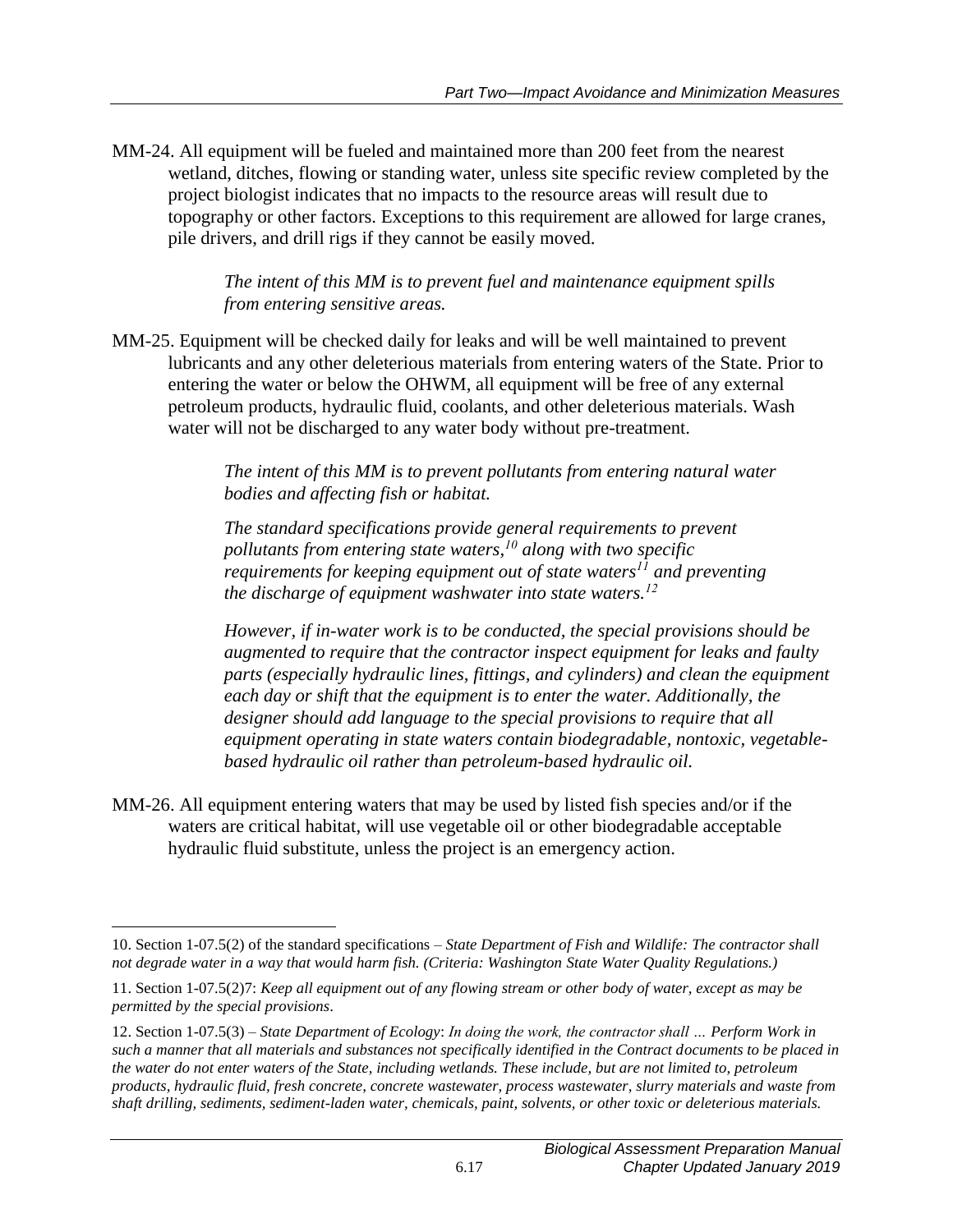*The intent of this MM is to prevent hydraulic fluid spilling into and polluting natural water bodies in the event of an accidental release due to equipment leakage or hydraulic component failure.*

#### *6.3.2.8 Concrete Work*

MM-27. For projects involving concrete, concrete truck chute cleanout areas will be established to properly contain wet concrete and wash water and prevent it from entering wetlands and other waterbodies.

> *The intent of this MM is to ensure that concrete construction activities occur in designated areas away from sensitive areas.*

*Designated areas for concrete construction activities should be included in the SPCC plan.*

MM-28. The contractor will protect all inlets and catchments from stormwater runoff from fresh concrete, tackifier, paving, or paint striping if inclement weather unexpectedly occurs.

> *The intent of this MM is to prevent contaminated construction materials from entering inlets and catchments and being conveyed to natural water bodies or other sensitive areas.*

*The standard specifications cover this in general. However, it should be required on the TESC or SPCC plans.*

MM-29. All concrete will be poured in the dry, or within confined waters not being dewatered to surface waters, and will be allowed to cure a minimum of 7 days before contact with surface water.

> *The intent of this MM is to prevent concrete from increasing the pH of natural water bodies by allowing concrete to fully cure prior to contact with water.*

*The standard specifications cover placement and curing of concrete from a quality control standpoint rather than an environmental protection standpoint.<sup>13</sup> However, there is a provision that prohibits discharge to the environment of water used for curing.<sup>14</sup>*

 $\overline{a}$ 

<sup>13.</sup> Section 6-02.3(6) – *Placing Concrete*: *When a foundation excavation contains water, the contractor shall pump it dry before placing concrete. If this is impossible, an underwater concrete seal shall be placed that complies with Section 6-02.3(6) B*.

<sup>14.</sup> Section 6-02.3(11) – *Curing Concrete*: *Concrete shall cure for a minimum of 3 days and as long as 10 days depending on the type of concrete and curing method. During the continuous wet cure, the Contractor shall keep all exposed concrete surfaces saturated with water. Formed concrete surfaces shall be kept in a continuous wet cure by leaving the forms in place. If forms are removed during the continuous wet cure period, the Contractor shall treat*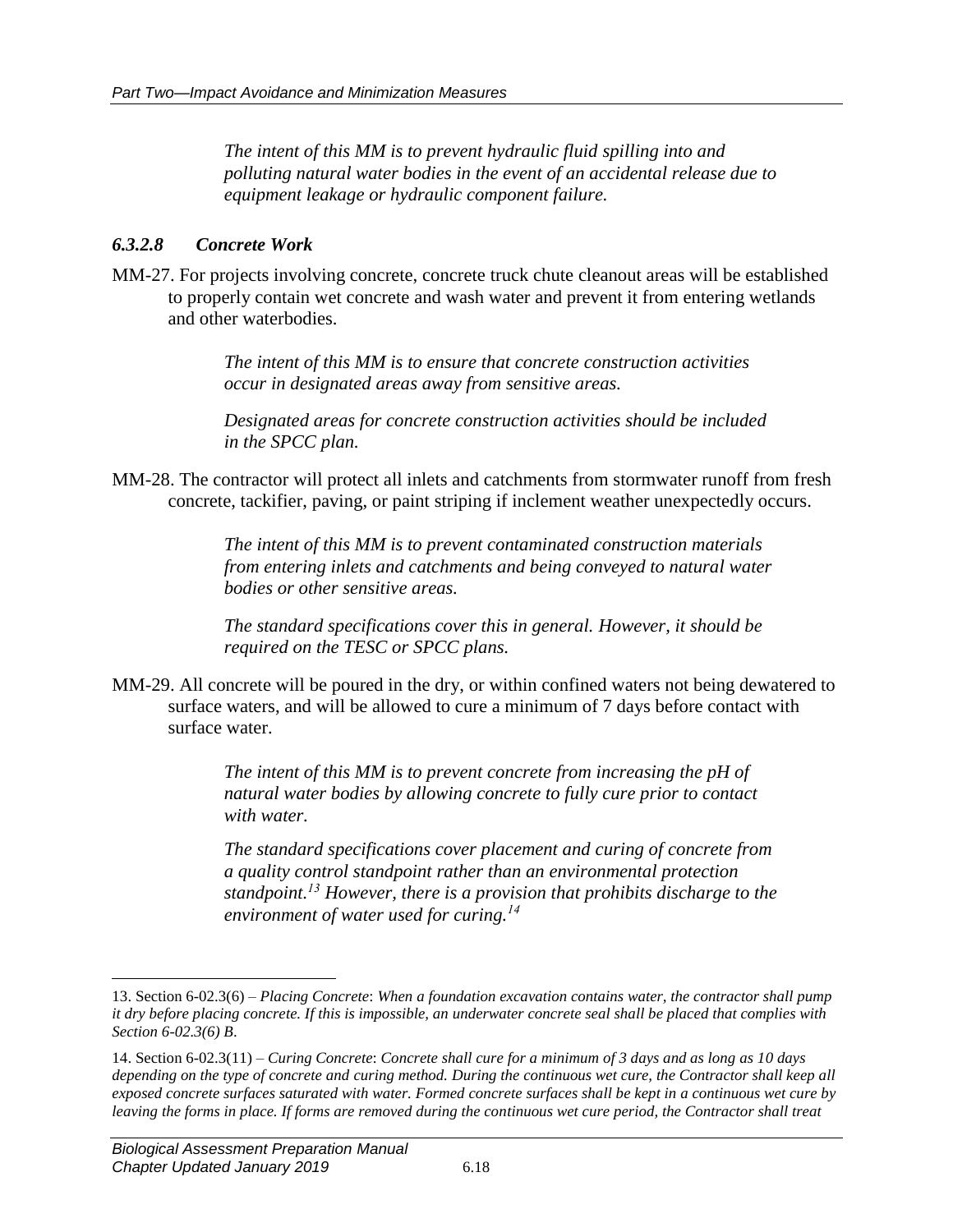*The standard specifications do not indicate the minimum time necessary before concrete can contact surface water. This information should be added to the special provisions. For additional protection, the designer should consider requirements for rinsing the freshly cured concrete prior to allowing it come into contact with surface waters.*

#### *6.3.2.9 Access Roads and Bridges*

 $\overline{a}$ 

MM-30. The establishment and use of temporary access roads will meet the following conditions: 1) Existing roadways or travel paths will be used whenever they provide the needed access. 2) Where stream crossings are essential, the crossing design will accommodate reasonably foreseeable risks (such as flooding and associated bedload and debris) to prevent diversion of stream flow out of the channel and down the road in the event of a crossing failure. 3) Vehicles and machinery must cross riparian areas and streams perpendicular to the main channel unless site specific conditions require an alternate approach. 4) Vehicles and machinery will not cross within a wetted stream, unless necessary as part of an emergency action. 5) Temporary roads within 300 feet of streams will avoid, minimize, and mitigate soil disturbance and compaction by clearing vegetation. 6) Vehicles and machinery operating below the OHWM (except if operating in the dry or during emergency actions) will use biodegradable hydraulic fluids and lubricants to reduce the potential impacts associated a potential oil spill or leak. 7) The number of stream crossings will be minimized.

> *The intent of this MM is to minimize impacts associated with access roads through sensitive areas, including streams and riparian areas.*

> *This MM is not addressed in the standard specifications. The engineer should consider this MM during the design phase and designate the location of access roads on construction plans. Information pertaining to proper materials and methods of building the access roads should be stated in the special provisions.*

MM-31. New stream crossing structures, including channel-spanning bridges, will not reduce the existing stream width.

> *The intent of this MM is to avoid loss of existing habitat area within streams where crossings are proposed.*

*This MM is not addressed in the standard specifications. Maintaining existing stream width should be addressed during the design phase and shown in the construction plans.*

*the concrete as an exposed concrete surface. Runoff water shall be collected and disposed of in accordance with all applicable regulations. In no case shall runoff water be allowed to enter any lakes, streams, or other surface waters*.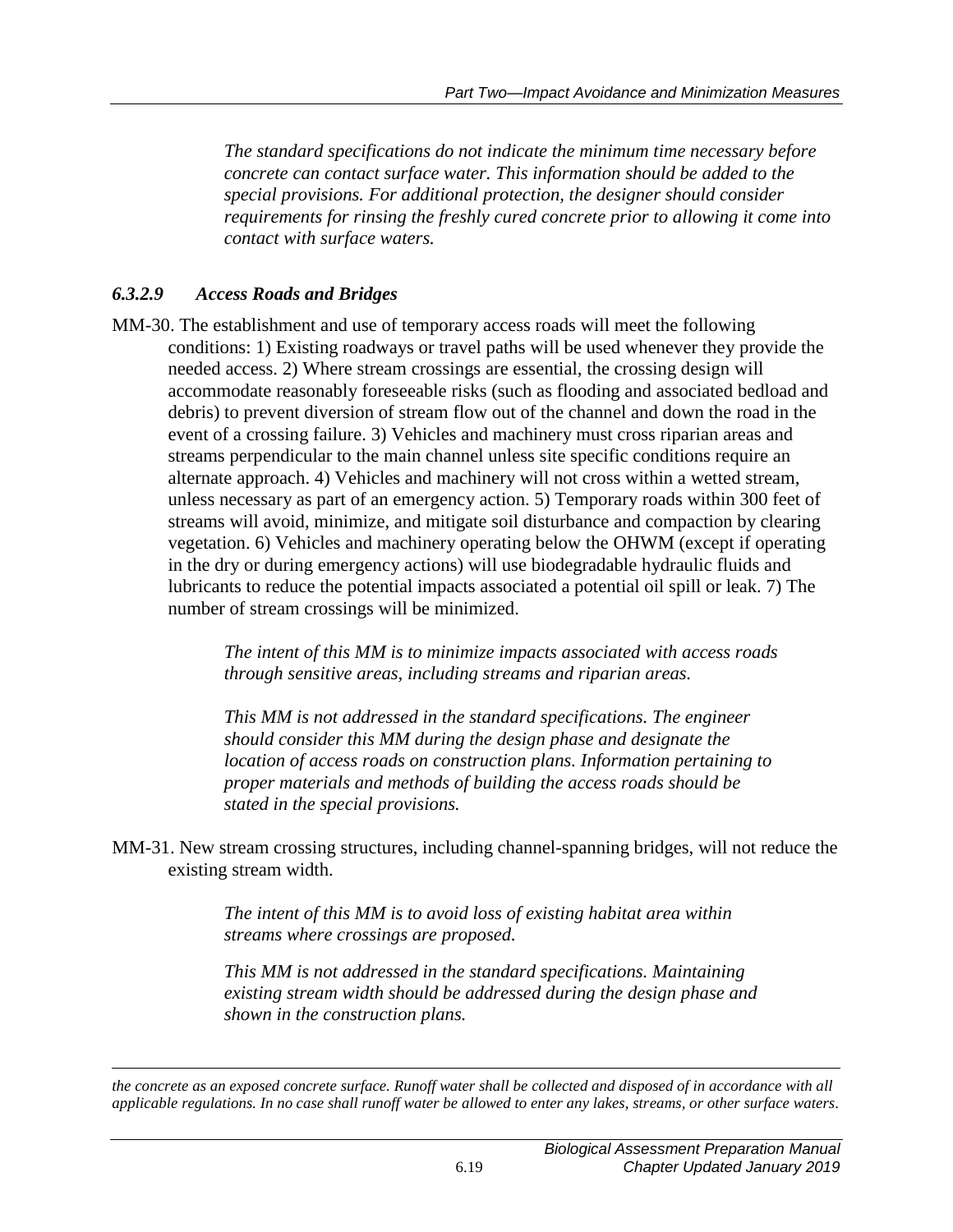#### *6.3.2.10 Restrictions in Rainy Weather*

MM-32. No paving, chip sealing, or stripe painting will be initiated in rainy weather.

*The intent of this MM is to prevent paving and painting materials from running off the construction site in stormwater and entering sensitive areas.*

*The standard specifications provide criteria to determine whether site conditions are adequate to ensure quality installation of paving and striping.<sup>15</sup> However, depending on the sensitive nature of the site, the designer may wish to include stronger weather protection requirements in the special provisions for paving and striping projects.*

#### *6.3.2.11 Bridge Work*

MM-17. Anthropogenic debris from bridge demolition will be directed toward storage areas on land or barges. Bridge demolition will include sectioning the structure to the extent possible to provide for safer disposal and to minimize debris falling into surface waters.

> *The intent of this MM is to prevent treated wood debris from entering natural water bodies and contaminating them.*

*This is not addressed in the standard specifications and should be incorporated into the special provisions and contract drawings by the designer*

MM-33. Bridge construction will take place from the adjacent streambanks, existing bridges, barges, or temporary work bridges. Some work may be allowed within a dewatered channel or on a dry gravel bar with WDFW, NMFS and USFWS approval, but no equipment or vehicle staging will be allowed in these areas.

> *The intent of this MM is to minimize impacts (e.g., sedimentation) in natural water bodies by doing as much work as possible from beyond the water's edge.*

MM-34. Concentrated accumulations of bird feces, road grit, sand, and loose paint chips will be removed from bridges before dismantling unless such activities would result in a higher risk of materials entering the water. This material will be scraped, swept or vacuumed from the bridge structure and collected and disposed of at permitted and approved upland

 $\overline{a}$ 

<sup>15.</sup> Section 5-04.3(1) of the standard specifications – *Weather Limitations – Hot Mix Asphalt (HMA)*: *Do not place HMA for wearing course on any Traveled Way beginning October 1st through March 31st of the following year, without written concurrence from the Engineer. Do not place HMA on any wet surface, or when the average surface temperatures are less than those specified in Table 5 (*of the Standard Specification*), or when weather conditions otherwise prevent the proper handling or finishing of the HMA.*

Section 5-02.3(10) – *Unfavorable Weather – Bituminous Surface Treatment*: Emulsified a*sphalt shall not be applied to a wet Roadway*.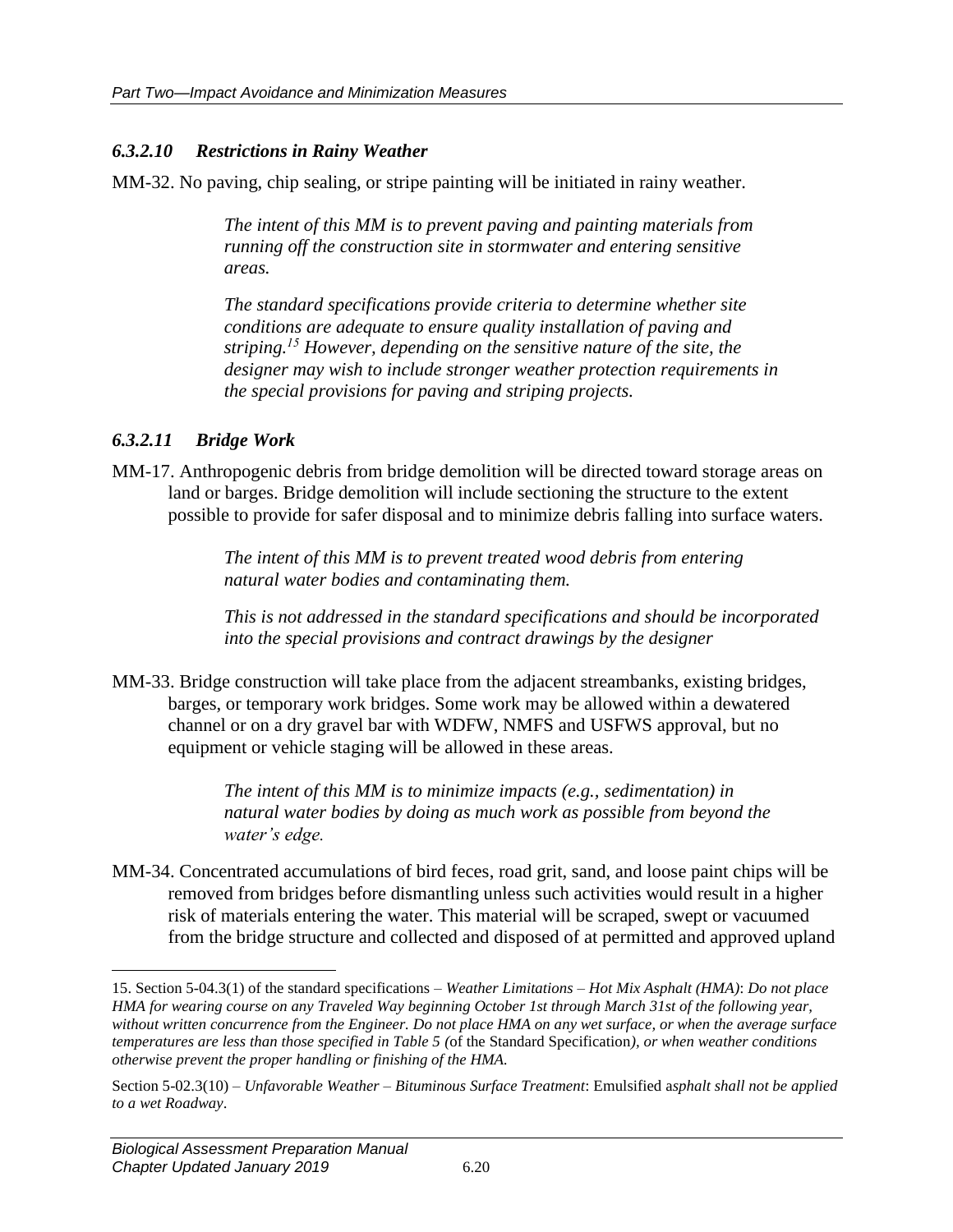location. A 5.25 percent sodium hypochlorite solution may be used directly on residual accumulations of guano or fungus after prior dry cleaning and washing. Wash water from the sodium hypochlorite solution shall be full contained and not allowed to enter state waters.

*The intent of this MM is to prevent debris from entering and contaminating natural water bodies.*

*This MM is not specifically addressed in the standard specifications. Removal, containment, and handling of these items should be incorporated into the special provisions.*

#### *6.3.2.12 Bridge Painting*

MM-35. For brush and/or roller paint applications, painters will work from pails containing a maximum of 2 gallons of paint to minimize the impact of accidental spillage, except for sealed containers that are part of a spray system.

> *The intent of this MM is to minimize the amount of accidental paint spills potentially entering natural water bodies and other sensitive areas.*

*This MM is covered by the standard specifications for painting steel surfaces.<sup>16</sup> The designer should confirm that the requirements apply to the site and should augment the special provisions as necessary.*

MM-36. Cleaning of paint materials and maintenance equipment will not be done in or over waters of the State nor will resultant cleaning runoff be allowed to enter State waters.

> *The intent of this MM is to prevent paint materials from entering natural water bodies or other sensitive areas.*

*This MM is covered by the standard specifications for painting steel surfaces.<sup>17</sup> The designer should confirm that the requirements apply to the site and should augment the special provisions as necessary.*

MM-37. Drip pans or other protective devices will be required for all paint mixing and solvent transfer operations.

> *The intent of this MM is to prevent paint materials from entering natural water bodies or other sensitive areas.*

 $\overline{a}$ 16. Section 6-07.3(10)N – *Field Coating Application Methods*: *Painters using brushes shall work from pails containing a maximum of 2 gallons of paint. This is intended to minimize the impact of any spill*.

<sup>17.</sup> Section 6-07.3(10)Q – *Cleanup: Cleaning of equipment shall not be done in State waters nor shall resultant cleaning runoff be allowed to enter State waters*.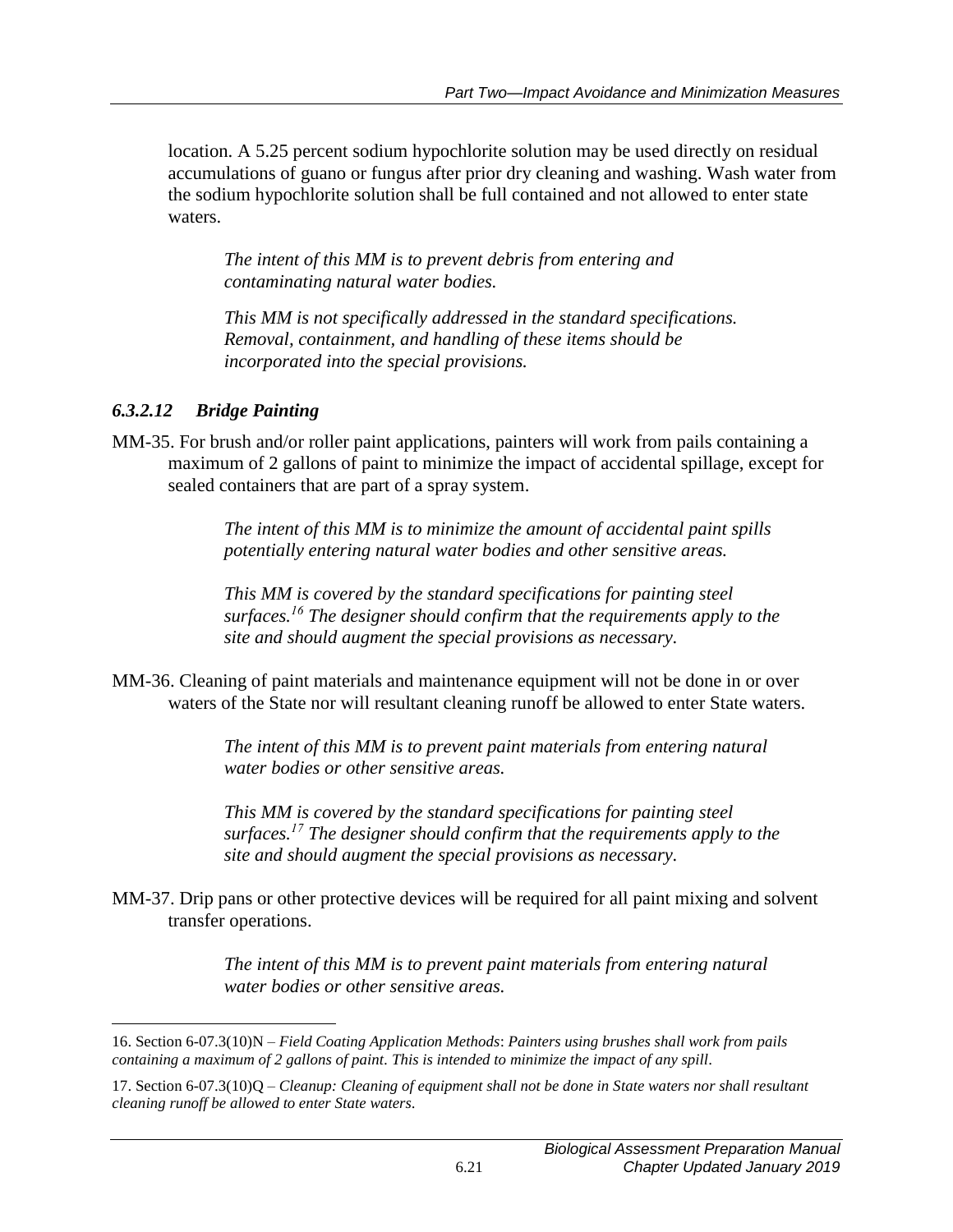*The standard specifications provide for containment beneath painting activities, but the designer should add language in the special provisions specifying requirements for paint mixing and solvent transfer operations to be conducted in designated areas that are fully protected by spill containment controls.*

MM-38. Drip tarps will be suspended below paint platforms to prevent spilled paint, buckets, brushes, etc. from entering State waters.

> *The intent of this MM is to prevent paint materials from entering natural water bodies or other sensitive areas.*

MM-39. Residual grease will be removed by hand from bridges and roadways with a degreaser on absorbent-material to prevent cleaning agents and grease from entering waters of the State.

> *The intent of this MM is to minimize contaminants entering natural water bodies and having adverse effects on fish.*

MM-40. Bridges will first be cleaned using dry methods and equipment. Debris accumulations on the bridge, road surface, and within the bridge drains will be collected or swept up and properly disposed of prior to fresh water flushing. Debris disposal will occur in approved locations above the limits of flood water or extreme high tide. Debris will not be placed in road drainages, wetlands, riparian areas, or on adjacent land where it may be transported into state waters. Flushing will involve the use of clean water only, to prevent detergents or other cleaning agents from entering waters of the State.

> *The intent of this MM is to prevent debris on bridges from entering and contaminating natural water bodies.*

*The standard specifications provide general requirements for control and containment of debris, along with specific measures to be implemented if debris is generated during preparation for painting.*

MM-41. Preparatory painting pressure washing of structures will be done using appropriate filter fabric to control and contain paint particles generated by the activity. Wash water will be fully contained when it would otherwise discharge to waters with listed fish species.

> *The intent of this MM is to minimize contaminants entering natural water bodies and having adverse effects on fish.*

MM-42. During abrasive blasting of a steel bridge prior to painting, a containment system appropriate for the type and location of the bridge will be in place and maintained to prevent spent blast media from reaching State Waters. Spent blast media will be collected, sampled, designated for its hazardous waste content, and disposed of as appropriate for its waste designation at an approved and permitted site.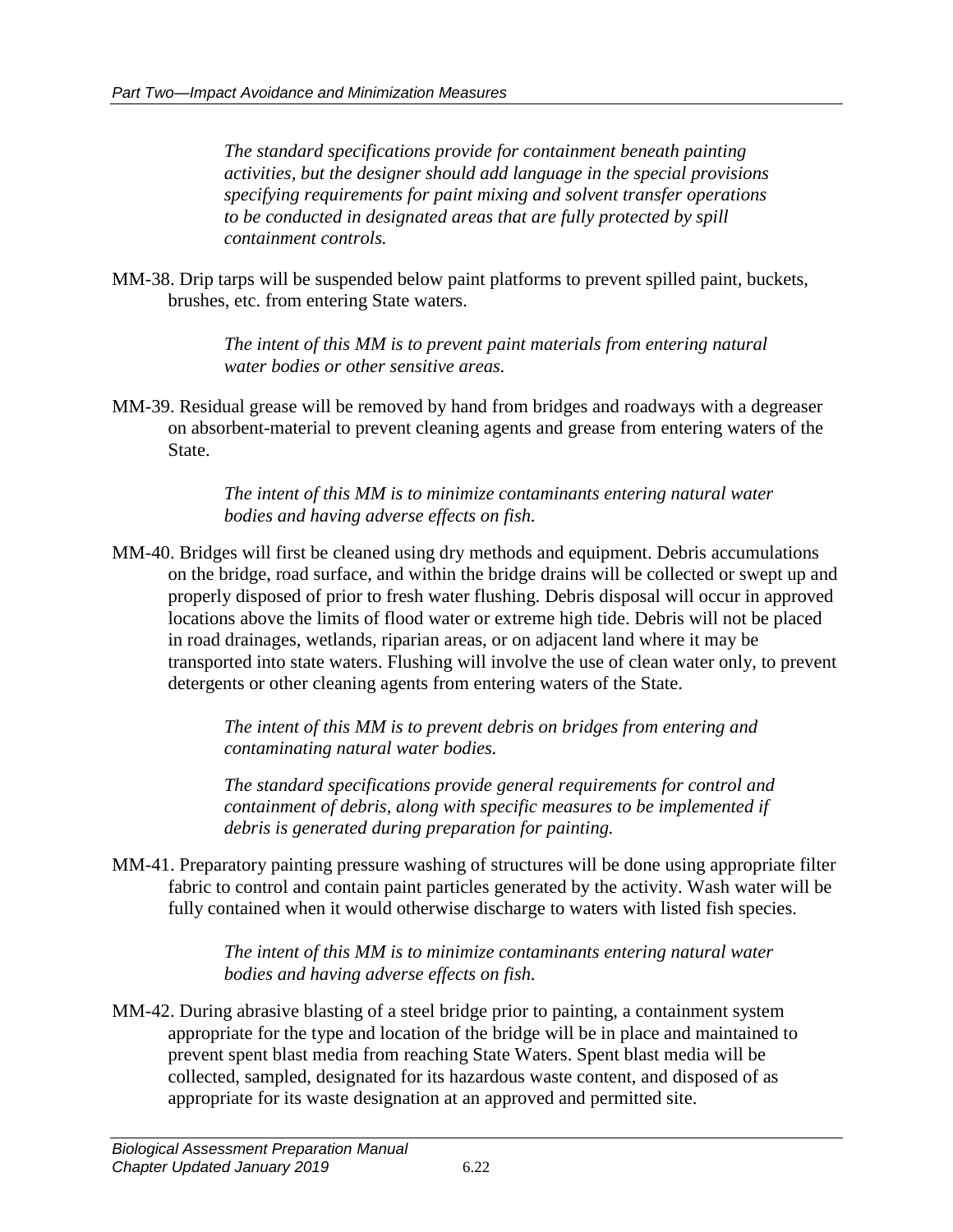*The intent of this MM is to minimize contaminants entering natural water bodies and having adverse effects on fish.*

*The standard specifications generally provide for requirements in keeping with this MM.<sup>18</sup> The designer may find it useful, however, to augment the specification language and include it in the special provisions as well.*

#### *6.3.2.13 Sub-surface Sampling*

 $\overline{a}$ 

MM-43. During subsurface sampling within 200 feet of waters containing listed fish, all materials removed from the test hole will be removed from the site until sub-sampling is completed. Uncontaminated material may be returned to the test hole. All subsurface sampling sites within waterbodies will be refilled with clean, silt-free material if the holes create a potential stranding hazard.

> *The intent of this MM is to prevent foreign material from entering natural water bodies.*

MM-44. Oil absorbent pads will be placed under the drill rig to catch and control spills during subsurface sampling when within 200 feet of waters containing listed fish species.

> *The intent of this MM is to prevent drill rig oil spills from entering natural water bodies.*

MM-45. For subsurface sampling within 200 feet of waters containing listed species, the team lead will have a minimum of 4 hours erosion control, spill control and containment training.

> *The intent of this MM is to prevent spills and sediments from entering natural water bodies.*

MM-46. For subsurface sampling all existing large woody debris will be left on or adjacent to the site if feasible.

> *The intent of this MM is to prevent loss of habitat by keeping large woody debris onsite.*

<sup>18.</sup> Section 6.07.3(10)A – *Containment*: *The containment system shall be in accordance with SSPC Technology Guide No. 6, Guide for Containing Surface Preparation Debris Generated During Paint Removal Operations Class 2. The Contractor shall protect the surrounding environment from all debris or damage resulting from the Contractor's operations.*

Section 6-07.3(10)F of the standard specifications – *Collecting, Testing, and Disposal of Containment Waste: The contractor shall have spent blast media collected, sampled, designated for its hazardous material content, and disposed of as appropriate for its waste designation*.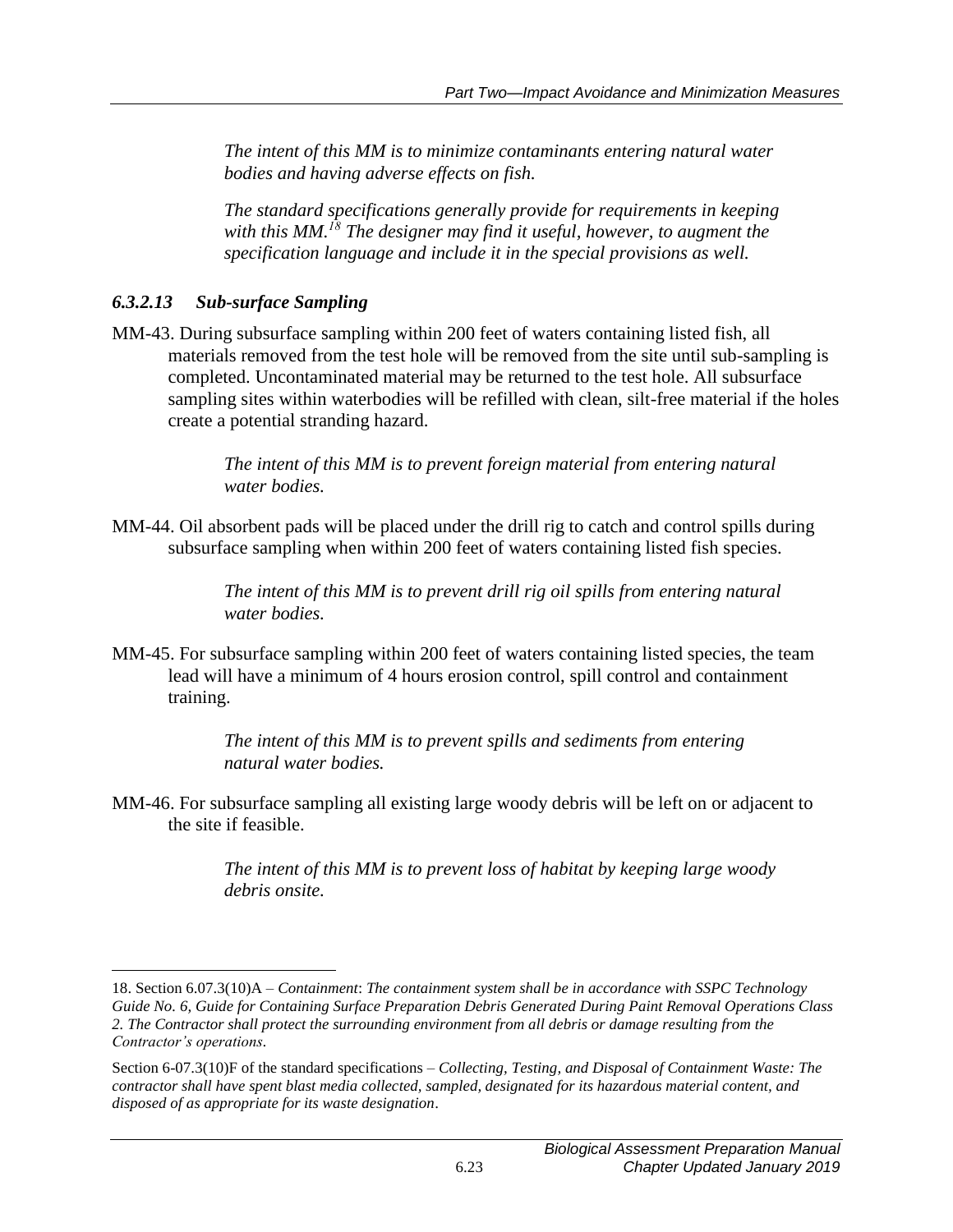MM-47. For subsurface sampling, no geared mechanisms (e.g., tires, tracks) will enter the wetted perimeter of a waterbody. Truck mounted and tracked drilling equipment will work from a location outside of the wetted perimeter unless working off of a temporary floating work platform or barge. The temporary floating work platforms will not ground on the bed of State waters.

#### *6.3.2.14 Emergency Actions*

MM-48. Report emergency actions to the NMFS/USFWS within one workday where listed fish species or other federally listed species are potentially present. Emergency activities should be limited to only those actions that are necessary to address the immediate emergency.

#### *6.3.2.15 Bank Protection*

MM-49. If site-specific conditions allow, improve fish habitat by incorporating LWD into bank protection projects.

> *The intent of this MM is to take advantage of existing large woody debris and boulders that can be incorporated into the design.*

*This MM is not addressed in the standard specifications. The special provisions should specify that existing large woody debris and boulder material may be used if approved for use by the engineer.*

MM-50. Installation of riprap and other materials will occur from the banks or outside the wetted perimeter as much as possible.

> *The intent of this MM is to minimize disturbance to fish and habitat within natural water bodies.*

- MM-51. Project areas with existing riprap will be allowed to increase the lineal distance of the riprapped area below the OHWM by an additional 5 percent. If the project footprint needs to be increased beyond this, riprap placement will demonstrate consistency with the Integrated Streambank Protection techniques that are defined for WSDOT projects.
- MM-52. All materials, such as riprap or gravel, placed within the water will be free of rock fines, silt, soil, or other extraneous material. An exception to the presence of fines is permitted if they are required as part of channel bed reconstruction.

*The intent of this MM is to prevent pollutants from entering natural water bodies and affecting fish or habitat.*

*This MM is not addressed in the standard specifications and should be incorporated into construction plans and special provisions.*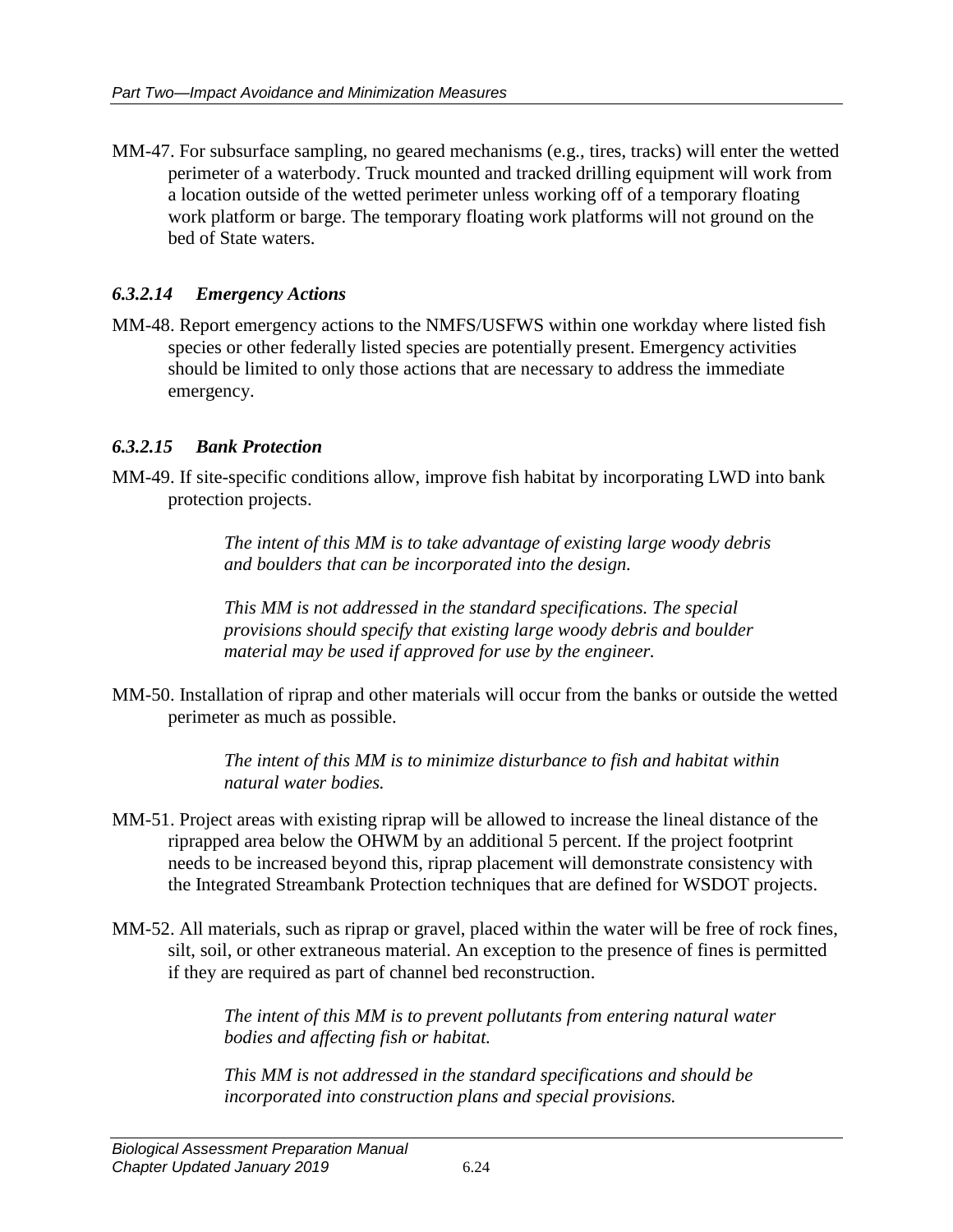#### *6.3.2.16 Work Area Isolation and Fish Handling*

 $\overline{a}$ 

MM-53. Listed fish species, including their forage fish, will be removed from the work area prior to any in-water work activities, unless removal would affect the individuals more than leaving them on-site. Fish exclusion activities will follow the most recent WSDOT protocol that has been approved by the NMFS and USFWS.

> *The intent of this MM is to avoid stranding and potential mortality of fish within construction sites.*

*This MM should be incorporated into construction plans and special provisions.*

MM-54. Water pumped out of the isolated project area will be discharged to a temporary storage and treatment site or to upland areas and filtered through vegetation prior to reentering the stream channel.

> *The intent of this MM is to protect streams from turbidity impacts associated with sediment-laden runoff.*

*The standard specifications generally prevent the discharge into state waters of any material that contains sediment.<sup>19</sup> Additional specific requirements for water pollution control are found in Section 8-01 Erosion Control and Water Pollution Control.<sup>20</sup> Ground water encountered within excavations shall be treated before being discharged.<sup>21</sup>*

<sup>19.</sup> Section 1-07.5(3)4 of the standard specifications: *Perform Work in such a manner that all materials and substances not specifically identified in the Contract documents to be placed in the water do not enter waters of the State, including wetlands. These include, but are not limited to, petroleum products, hydraulic fluid, fresh concrete, concrete wastewater, process wastewater, slurry materials and waste from shaft drilling, sediments, sediment-laden water, chemicals, paint, solvents, or other toxic or deleterious materials.*

<sup>20.</sup> Section 8-01.3(1): *Controlling pollution, erosion, runoff, and related damage requires the contractor to perform temporary work items including but not limited to 1) providing ditches, berms, culverts, and other measures to control surface water; 2) building dams, settling basins, energy dissipaters, and other measures, to control downstream flows; 3) controlling underground water found during construction; or 4) covering or otherwise protecting slopes until permanent erosion-control measures are working*.

<sup>21.</sup> Section 8-01.3(1) C: *Disposal of Dewatering Water: When uncontaminated groundwater with a pH range of 6.5 – 8.5 is encountered in an excavation on a project covered by a NPDES Construction Stormwater General Permit, it may be disposed of as follows:*

*<sup>1.</sup> When the turbidity of the groundwater is 25 NTU or less, it may bypass detention and treatment facilities and be discharged into the stormwater conveyance system at a rate that will not cause erosion or flooding in the receiving surface water body.* 

*<sup>2.</sup> When the turbidity of the groundwater is not more than 25 NTU above or 125 percent of the turbidity of the site stormwater runoff, whichever is greater, the same detention and treatment facilities as used to treat the site runoff may be used.*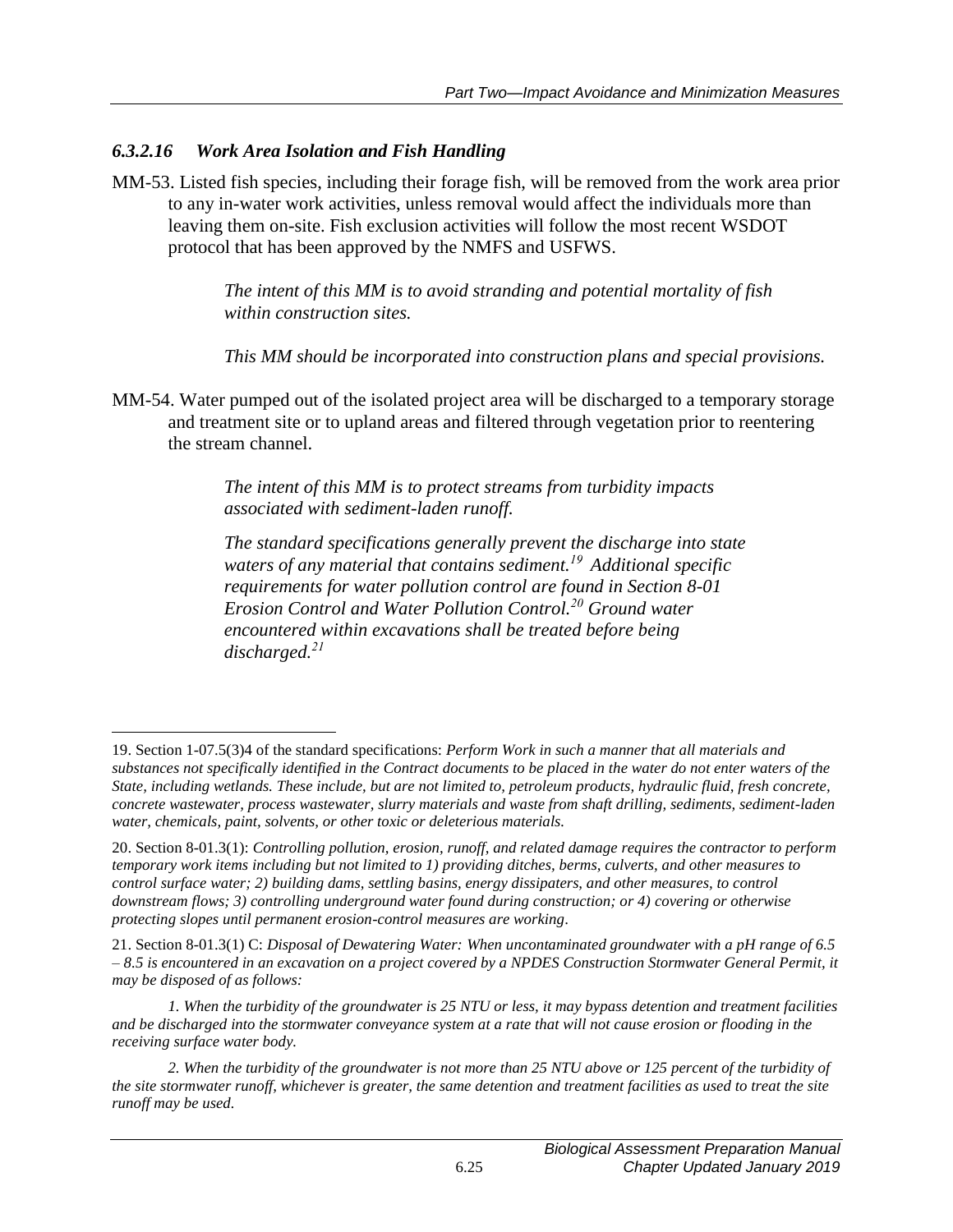*Otherwise, this MM is not specifically addressed in the standard specifications. If a project site has a viable upland area for treatment or infiltration, this MM should be incorporated into the special provisions and design drawings as an option. The designer should also pay attention to the physical nature of the sediment/turbidity to determine the feasibility of settlement as a treatment method. The contractor also may prefer to use other treatment methods.*

- MM-55. All intake pumps within fish bearing streams will have a fish screen installed, operated and maintained. Screening techniques must utilize the specifications in the HPA and be in compliance with RCW 77.55.010, RCW 77.57.040 and RCW 77.57.070 or the specifications in the NMFS Anadromous Salmonid Passage Facility Design manual (2011) and NMFS Fish Screening Criteria for Anadromous Salmonids (1997), whichever is more restrictive.
- MM-56. Temporary diversion structures will be non-erosive (e.g., sand bags filled with clean gravel and covered with plastic sheeting, portable bladder dam).

*The intent of this MM is to avoid or minimize turbidity impacts on fish and habitat downstream of the construction area.*

MM-57. Temporary bypass systems will utilize non-erosive techniques, such as pipe or a plasticlined channel that will accommodate the predicted peak flow rate during construction.

> *The intent of this MM is to avoid or minimize turbidity impacts on fish and habitat downstream of the construction area.*

MM-58. Temporary bypass structures will have energy dissipaters at the outflow to prevent erosion.

> *The intent of this MM is to avoid or minimize turbidity impacts on fish and habitat downstream of the construction area.*

MM-59. WSDOT Biologists will follow the WSDOT Fish Exclusion Protocols and Standards to conduct work area isolation, fish capture and removal, and dewatering/rewatering. Implementing these factors depends to some degree on local conditions and the professional judgment of the biologist. If block nets are in use, they will be checked 3 times daily. Flows shall be gradually reintroduced to the isolated work area, to prevent channel bed or bank instability, excessive scour, or turbidity and sedimentation. The directing biologist shall inspect the work area downstream reach to ensure no fish are stranded or in distress during reintroduction of flows.

 $\overline{a}$ *3. When the turbidity of the groundwater is more than 25 NTU above or 125 percent of the turbidity of the site stormwater runoff, whichever is greater, the groundwater shall be treated separately from the site stormwater.*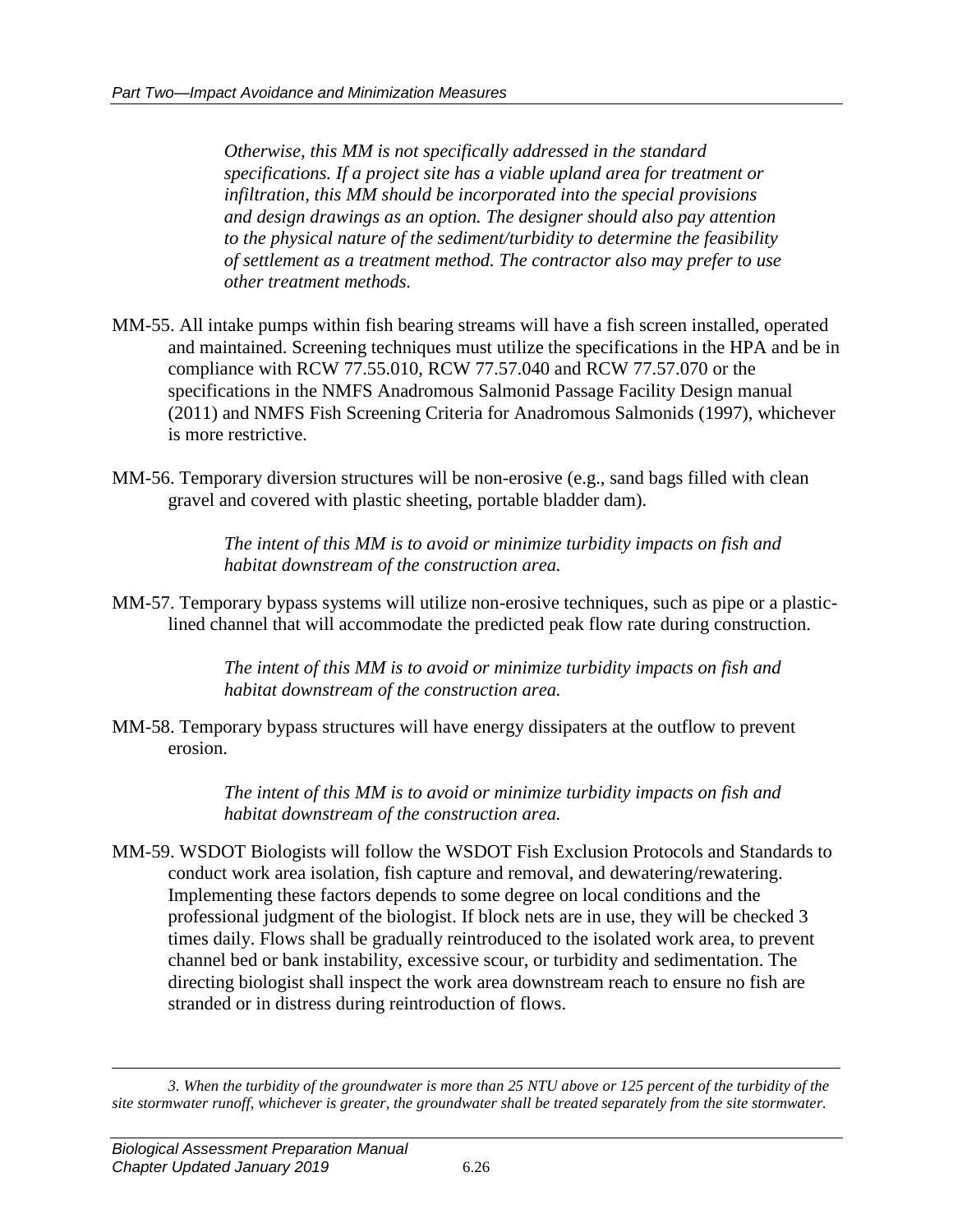*The intent of this MM is to avoid or minimize turbidity impacts on fish and habitat downstream of the construction area.*

*The standard specifications have provisions that cover the intent of this MM.<sup>22</sup> The designer should review these requirements and augment as necessary within the special provisions.*

- MM-60. Upon completion of all in-water work, all stream diversion devices, equipment, pipe, and conduits will be removed and disturbed soil will be restored after diversions are removed. Streambank plantings may occur at a later date during the planting season.
- MM-61. Projects will not inhibit passage of any listed fish species life stage following completion. When feasible, a bypass system will be installed during construction to permit both upstream and downstream passage of listed fish and their prey.

*The intent of this MM is to avoid interfering with the migration and rearing activities of salmonids.*

*Because the standard specifications do not allow for blocked fish passage, an HPA permit is necessary to override this specification. Conditions of the HPA should be referenced in the special provisions.*

#### *6.3.2.17 Culvert Work*

 $\overline{a}$ 

MM-62. Culvert cleaning, repair, and maintenance will occur during the dry or when listed fish are least likely to be present.

> *The intent of this MM is to avoid disturbance to fish in the vicinity of culverts during cleaning and repair activities.*

<sup>22.</sup> Section 1-07.5(2) of the standard specifications – *State Department of Fish and Wildlife: The contractor shall never block stream flow or fish passage*.

Section 2-09.3(3)A – *Preservation of Channel*: *When foundations or substructures are built in or next to running streams, the contractor shall:*

*<sup>1.</sup> Excavate inside cofferdams, caissons, or sheet piling unless dredging or open pit excavation is permitted.* 

*<sup>2.</sup> Backfill foundations placed inside cofferdams and behind sheet piling prior to removing cofferdams or sheet piling. This backfill shall be level with the original streambed and shall prevent scouring.* 

*<sup>3.</sup> Remove any excavation material that may have been deposited in or near the stream so that the watercourse is free from obstruction. Page 2-32 2016 Standard Specifications M 41-10 Amended April 3, 2017 2-09 Structure Excavation* 

*<sup>4.</sup> Maintain water depth and horizontal clearances required for traffic to pass on navigable streams, furnishing any channel signals or lights required during construction.* 

*<sup>5.</sup> Place riprap around the outside of cofferdams, as specified, to repair local scour.*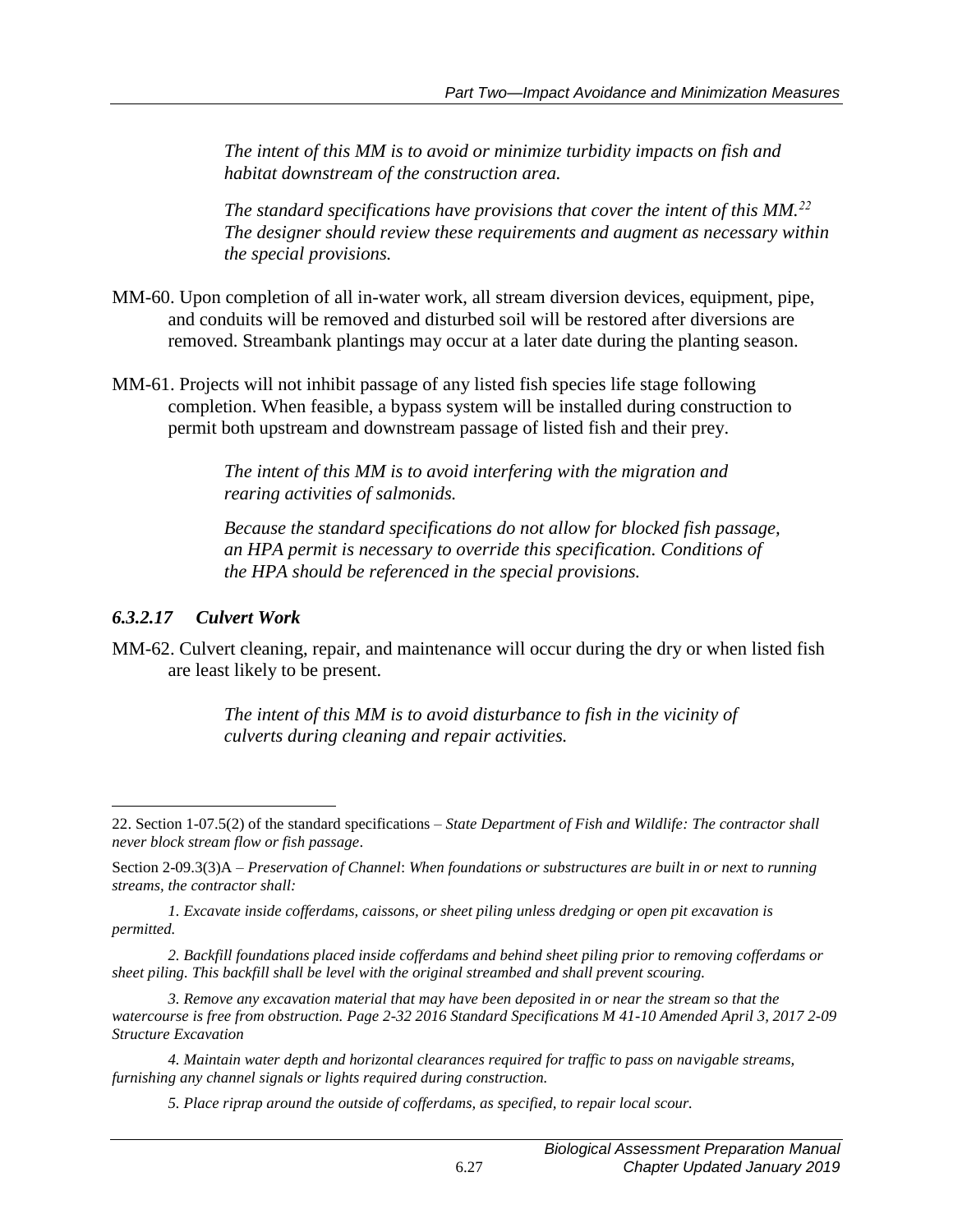MM-63. For waters that may be used by listed fish species and include critical habitat, culvert cleaning will occur either by hand or from the top of the bank when flow is in the channel or when the stream is either dry or a flow bypass is installed.

> *The intent of this MM is to avoid disturbance to fish in the vicinity of culverts during cleaning and repair activities.*

MM-64. All culverts conveying fish bearing streams will be designed and constructed in accordance with WDFW's Water Crossing Design Guidelines (Barnard et al. 2013) or most current document and related Washington Administrative Code criteria. Culverts must be designed to either meet the "no slope" or the "stream simulation" model design, whichever is most appropriate.

> *The intent of this MM is to provide culverts that are fish-passable during all seasons of the year.*

*Typically, culvert design is performed by the designer and fully incorporated into the contract drawings and special provisions, in which case this MM does not pertain to the contractor. In the case of temporary culverts installed for diversions or other purposes, the design may or may not be performed by the contractor. If the contractor performs culvert design, this MM should be incorporated into construction plans and special provisions and approved by WDFW in the HPA permit.*

MM-65. Repair or extension of culverts that are partial or complete fish passage barriers will incorporate measures to improve fish passage for all life stages. The retrofit of an existing culvert to provide fish passage will require approval of the project design from the WDFW's Area Habitat Biologist and WDFW's Area Engineer.

# *6.3.2.18 Cutting and Filling*

To adequately address earthwork activities (grading, cutting, and filling) in a BA, the extent of these activities should be quantified. Specific details should be provided regarding the size and type of fill to be placed, the location of fill in relation to nearby water resources, the methods and locations of soil removal and disposal, and methods of soil stabilization after grading or filling is complete. The placement of fill or the disturbance soils within areas containing salmon-bearing streams can have several impacts, including but not limited to the following:

- Introduction of additional impervious or semi-impervious surface area to the riparian system
- Introduction of additional potentially erodable materials to the system
- Alteration of hydrodynamics within the system
- Suspension of sediments in nearby water bodies.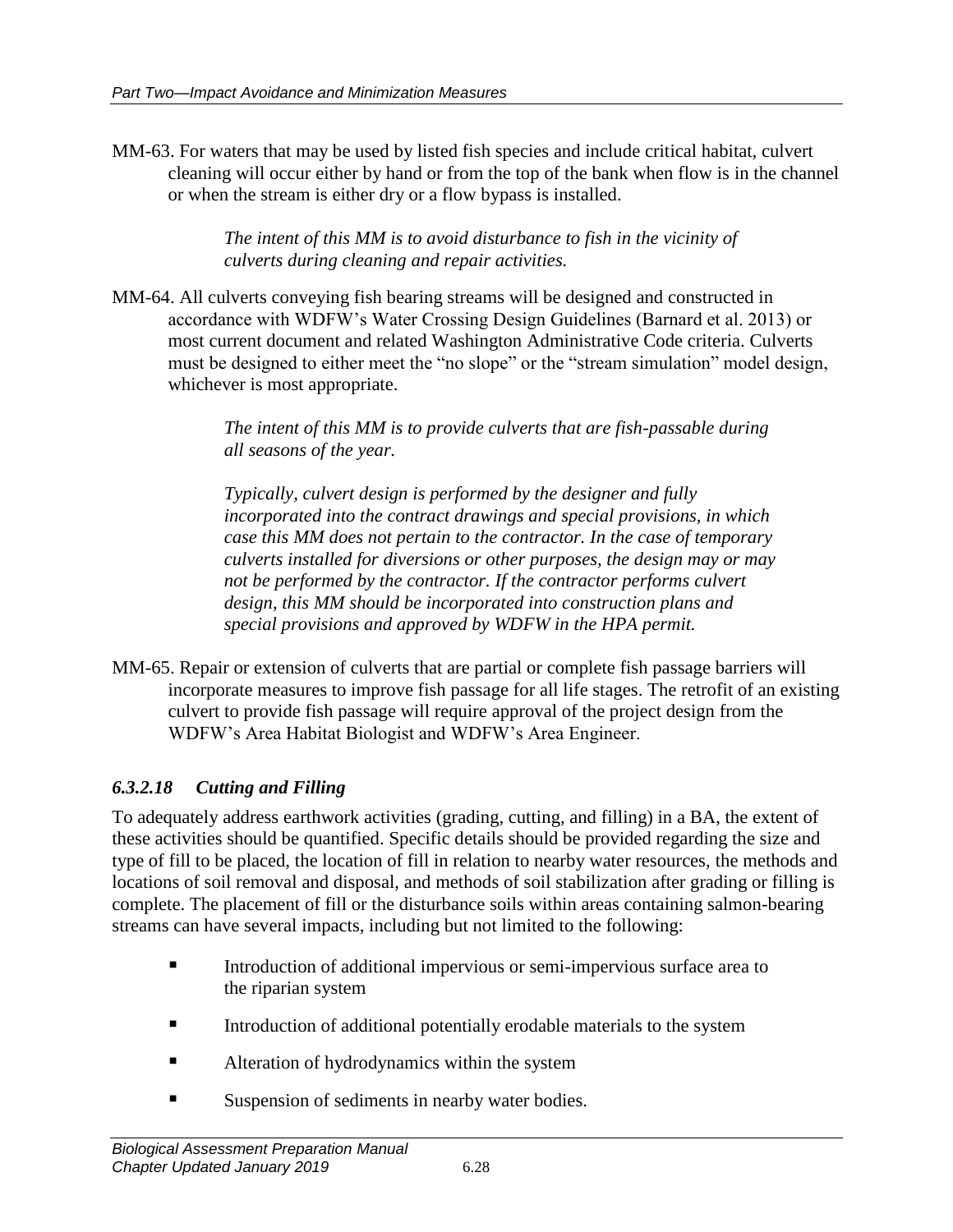Some examples of general approaches that might be considered to minimize impacts associated with projects requiring cutting and filling activities include but are not limited to the following:

- **Placement of a no-construction buffer around wetlands and sensitive** riparian habitats
- Avoidance of grading or placement of fill adjacent to fish-bearing streams or wetlands
- Straw placement, hydroseeding, or planting of newly disturbed sites to minimize erosion
- Placement of erosion control features (e.g., hay bales or silt fences) surrounding newly disturbed or filled sites.

The following examples of MMs developed for projects requiring cutting and filling illustrate how to word MMs appropriately:

MM-66. Fill material will only be placed in specified and permitted locations. Fill placement may be permanent or temporary and will be located in a way that minimizes impacts to sensitive areas.

> *The intent of this MM is to minimize impacts on sensitive fish habitat within streams and rivers associated with placement of rock for filling scour holes or making barbs. To ensure that rock is carefully placed in streams and rivers, the design should incorporate language similar to the following within the site work sections of the special provisions: Contractor will place rock by hand or employ machine placement in areas designated in the drawings.*

MM-67. Temporary fills must be entirely removed and the site restored to pre-existing contours.

*The intent of this MM is to ensure that temporary fills are removed and the site is restored so that potential impacts on sensitive areas (such as erosion and sedimentation, changes in drainage paths, compaction, settlement, etc.) are not permanent.*

*This MM is not specifically addressed in the standard specifications and should be incorporated into construction plans and special provisions. For example, if a temporary access road is placed in a wetland, instructions should be provided for the contractor to remove all road materials and restore the area (i.e., restore soils and native vegetation).*

*If soil compaction is an issue, the contractor could be required to decompact affected areas by ripping to a depth of at least 12 inches, regrading, and recompacting to a specified maximum density. This is most important where the work includes plantings, because root growth is inhibited by densely compacted soils. To define acceptable levels of density and compaction limits, it is prudent to*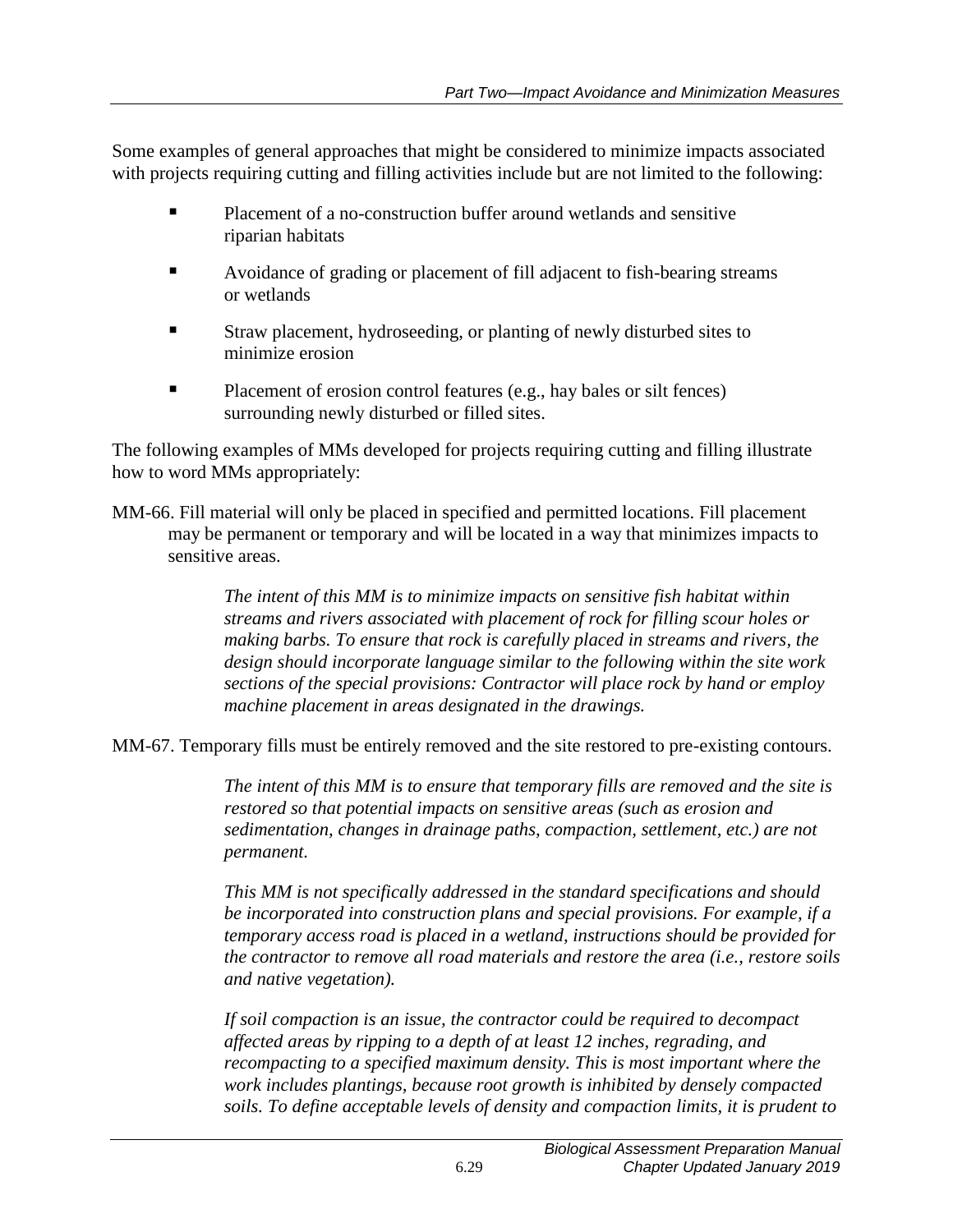*obtain a sample of the site soils and perform laboratory testing to determine the moisture-density relationship. Otherwise, a conservative specification for the compaction limit is 85 percent of the soil's maximum dry density as determined by test method ASTM D698.*

#### *6.3.2.19 Pile Installation and Removal*

MM-68. Installation of steel piles with an impact hammer in-water requires the use of a bubble curtain or other approved sound attenuation method(s) to minimize impacts within waterbodies that may be used by listed species, including marine mammals.

*Bubble curtains typically are not required in water depths less than three feet.*

- MM-69. No creosote-treated wood will be used below the OHWM.
- MM-70. Any removed piling or other materials, including their waste water, will be fully contained and disposed of at a location with regulatory approval.

*The standard specifications require that debris and construction wastes be disposed of in accordance with all local, state, and federal laws. The designer should consider including a note or special provision to reference the standards.*

- MM-71. For pile removal, direct pulling, vibratory removal, or cutting the piles below ground level will be prioritized to minimize localized turbidity. If use of a clamshell bucket is necessary due to pile breakage, turbidity curtains will be employed if site specific conditions support their use. Limiting factors for silt curtain use include tidal influence and currents.
- MM-72. In tidally influenced areas, piles will be driven during slack tides whenever practicable.
- MM-73. All treated wood will be contained during and after removal to preclude sediments and any contaminated materials from re-entering the aquatic environment. All contaminated materials will be disposed of at an approved and permitted disposal facility. No reuse of treated wood will occur.

*The intent of this MM is to prevent treated wood debris from entering natural water bodies and contaminating them.*

*This MM is not specifically addressed in the standard specifications. Handling of treated wood should be incorporated into the special provisions. Depending on the site, it may be prudent to require drip tarps that contain and prevent the release of construction-generated debris to waters of the state.*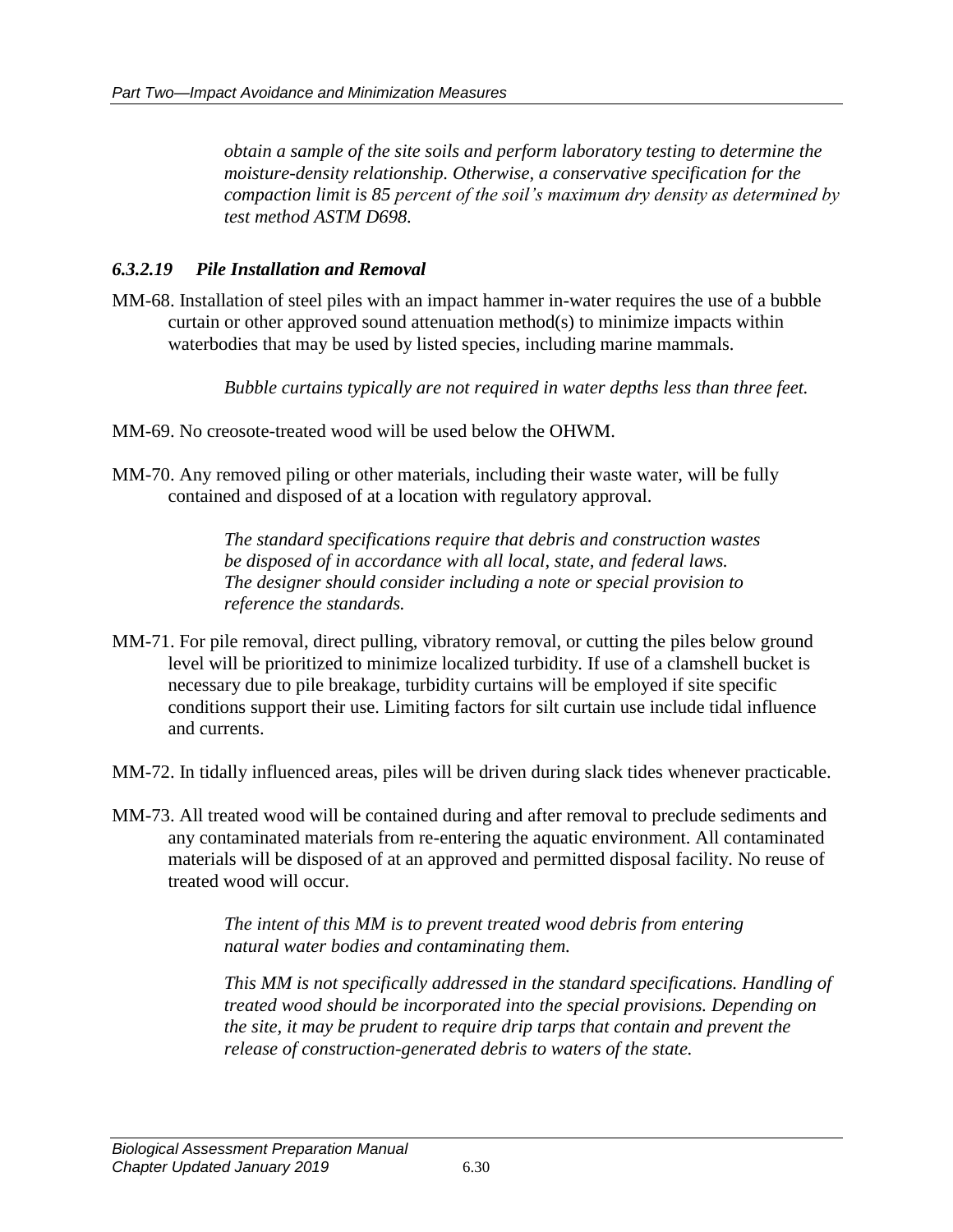MM-74. Sound pressure will be monitored per the approved WSDOT Hydroacoustic Monitoring Protocol for in-water pile driving to determine ambient conditions and the sound pressure generated during in-water impact pile driving of steel piles, including H-piles, and sheet piles. Sound pressure monitoring will occur for in-water work where listed fish species may be present. Monitoring results will be provided to the Service within 90 days following completion of pile driving.

# *6.3.2.20 Herbicide Use*

MM-75. Herbicides will not be used within 200 feet of listed fish species spawning and rearing streams unless site specific review completed by the project biologist indicates that topography or other factors preclude herbicides from reaching spawning and rearing stream occupied by listed fish species.

# *6.3.2.21 Lighting*

- MM-76. Temporary lights for night work will be directed away from waters with listed fish species to the greatest extent possible, with the intent to prevent light from shining on surface waters.
- MM-77. When permanent lighting is needed on a bridge or road segment adjacent to surface waters with listed fish species, individual "cobra head" or similar lamps will be used when possible, rather than area lights that illuminate larger areas. Lights will be directed away from waters with listed fish species to the extent possible.
- MM-78. Walkways and bicycle lanes on bridges will be lit from below if possible to minimize nighttime light exposure of waters with listed fish species.
- MM-79. When permanent lighting is needed on a road segment adjacent to prairie species habitat, individual "cobra head" or similar lamps will be used when possible, rather than area lights that illuminate larger areas. Lights will be directed away from prairie species habitat to the extent possible.

# *6.3.2.22 Geotechnical Investigations*

MM-47. For Geotechnical Drilling: No geared mechanisms (e.g., tires, tracks) will enter the wetted perimeter of a waterbody. Truck mounted and tracked drilling equipment will work from a location outside of the wetted perimeter unless working off a temporary floating work platform or barge. The temporary work platform will not ground on the bed of State waters.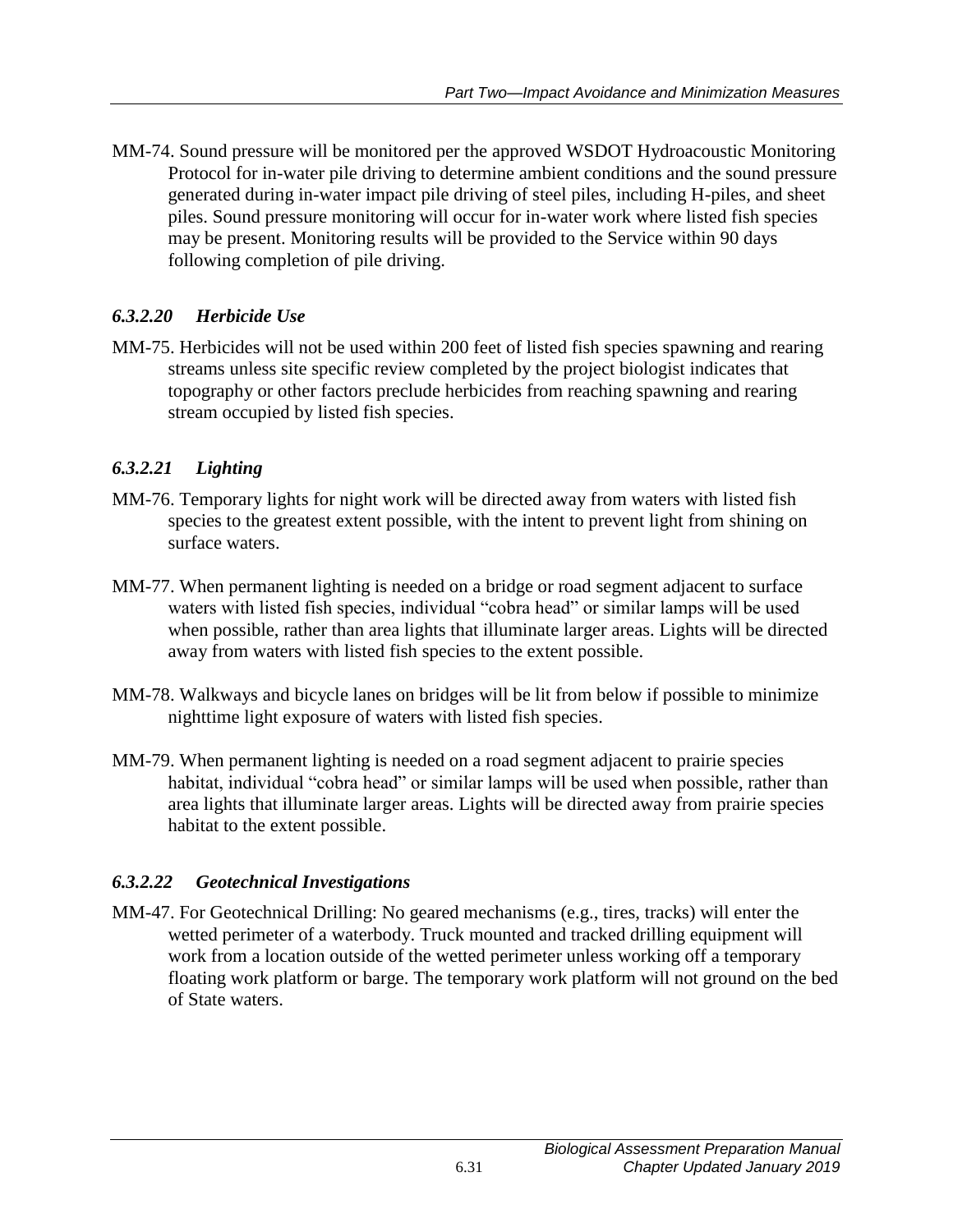# <span id="page-35-0"></span>**6.4 Developing Appropriate Impact Minimization Measures for Sensitive Species and Habitats**

The listed species and habitats present in the vicinity of a project also determine the specific impact minimization measures to be implemented. Frequently, habitat- or species-specific conditions (e.g., restrictions on distance of construction from streams, stream crossing measures, timing restrictions, or noise shields) must be established to support the effect determination for the habitat or species.

The following sections provide explanations of MMs and BMPs developed for sensitive species and also for sensitive habitats. In addition, an example of timing restrictions is provided in a BA writing sample. Compiled lists of common MMs and BMPs illustrate impact minimization measures for selected sensitive habitats.

# <span id="page-35-1"></span>**6.4.1 Impact Minimization Measures for Sensitive Species**

If a sensitive species is present or could occur within the project action area, a project biologist may define measures and practices to avoid or minimize project impacts. Two of the most common measures defined to protect sensitive species and ensure given effect determinations are 1) timing restrictions, or 2) excluding or removing the species of concern from the area where impacts are anticipated.

Consider the following project example: Suitable marbled murrelet nesting habitat surrounds a paving project that has an action area confined to the developed portion of a roadway and the area within 200 feet of the roadway to account for noise related impacts. The project is scheduled for construction during the breeding season (April 1 through September 23). It is likely that this project would adversely affect marbled murrelet due to noise and visual impacts. However, if the timing of the project is altered, such that project activities will take place between September 24 and March 31 (outside the breeding season), the potential impacts could be avoided, because murrelets would not utilize the stand outside the breeding season. In that case the project could receive a determination of *no effect* (NE). Similarly, BMPs related to specific equipment or techniques might be required in order to minimize the construction-related noise associated with the project.

Where more than one listed species may be present, timing restrictions must be developed to accommodate the sensitive periods for all potentially affected species. Project biologists should always consult calendars showing sensitive periods for particular species to determine appropriate project timing. Note that timing restrictions must be approved by the project office. If timing restrictions proposed by the project biologist are not feasible, formal consultation may be necessary.

Timing of construction in or near water bodies is dictated by the in-water work windows required in an HPA permit or by the area habitat biologist. NMFS, USFWS, or the U.S. Army Corps of Engineers may have different in-water work windows defined for different species and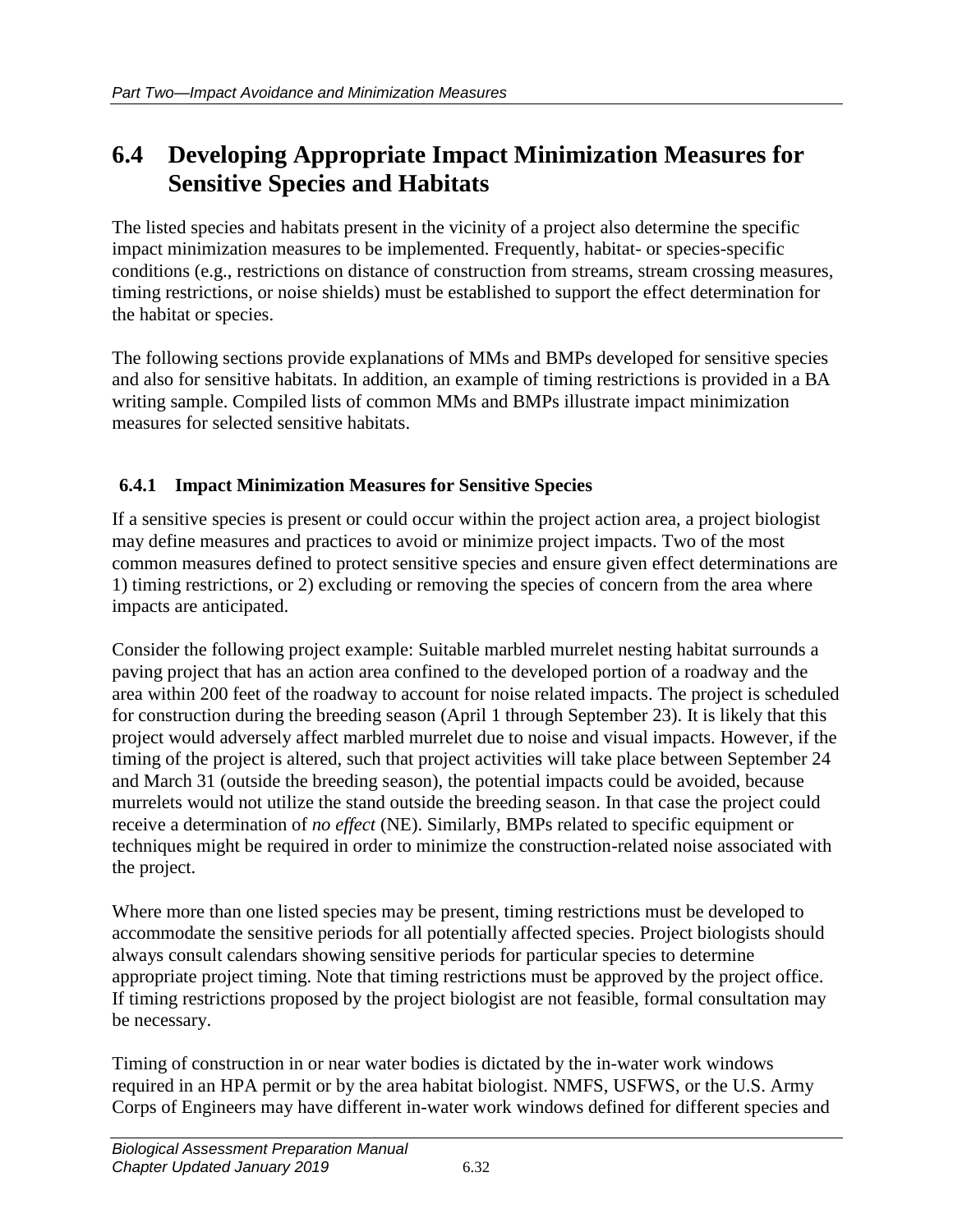water bodies. Therefore, it is important to consult with WDFW and the Services to ensure that the proper in-water work window is cited. Calendars of sensitive periods for listed species are provided in PART 3, WILDLIFE SENSITIVE PERIODS CALENDAR.

If an incidental *take* permit is issued by the Services for a project, reasonable and prudent measures (RPMs) likely are stipulated by the Services. These specific measures must be incorporated into the contract to ensure that the project complies with the RPMs, and that impacts to the listed or proposed species are minimized to the greatest extent possible.

# *6.4.1.1 Exclusion or Removal of Species of Concern from Project Area*

Exclusion or removal of listed wildlife species from the vicinity of a project should always be conducted by a trained wildlife or fisheries biologist to ensure that the risk of injury to wildlife is minimized. Because handling listed wildlife or affecting its behavior by preventing access to its customary habitat could constitute a *take* under the Endangered Species Act, often the preferred option for reducing impacts on the species is to establish timing restrictions on construction.

# <span id="page-36-0"></span>**6.4.2 Impact Minimization Measures for Sensitive Species and Associated Habitats**

If a sensitive habitat type (e.g., designated critical habitat, suitable habitat, or aquatic resource) could potentially sustain impacts, a project biologist may need to define MMs and BMPs to minimize impacts on those habitat characteristics upon which listed species depend. The following section provides examples of MMs and BMPs that could be used to minimize impacts of proposed activities on sensitive aquatic and terrestrial habitats.

Properly worded MMs and BMPs use committing or obligatory language to emphasize that they are required conditions to be implemented during project construction. Some common MMs and BMPs for transportation-related projects occurring near sensitive aquatic resources are provided below.

# *6.4.2.1 Prairie Habitat and Species*

- MM-79. When permanent lighting is needed on a road segment adjacent to prairie species habitat, individual "cobra head" or similar lamps will be used when possible, rather than area lights that illuminate larger areas. Lights will be directed away from prairie species habitat to the extent possible.
- MM-80. Activities located within 200 feet of native upland prairies and open oak woodlands potentially suitable to listed prairie species as identified by the project biologist, will install and maintain all appropriate BMPs to ensure that no foreign material, such as pavement slurry, is sidecast, and that sediments are minimized unless site specific review completed by the project biologist indicates that topography or other factors preclude impacts to this habitat.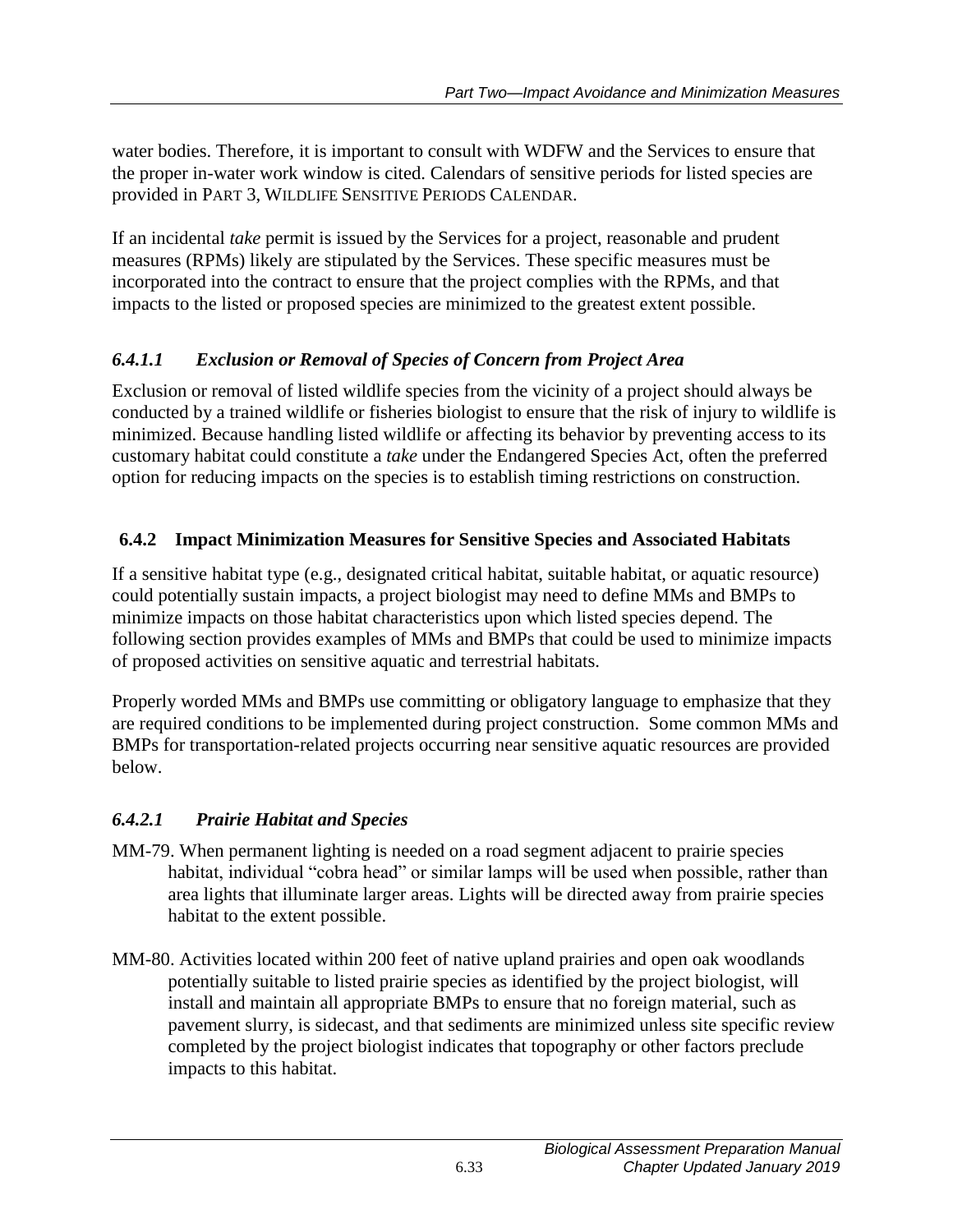MM-81. No contractor staging areas will be allowed within 200 feet of native upland prairies and open oak woodlands potentially suitable to listed prairie species as identified by the project biologist, unless site specific review completed by the project biologist indicates that no impacts to the sensitive resource areas will occur due to topography or other factors.

#### *6.4.2.2 Marbled Murrelet and Northern Spotted Owl*

MM-82. Activities located within one mile of a murrelet detection section or designated critical habitat will develop and implement a trash handling plan to insure that food wastes and other items attractive to crows, jays, and other Corvidae will be disposed of in a manner that makes it unavailable to these species at any time.

> *The intent of this MM is to prevent potential predation of murrelet nestlings by corvids.*

*This MM is not addressed in the standard specifications and should be incorporated into the special provisions.*

MM-83. Trees that are removed in potential murrelet nesting habitat will be dropped into the road ROW or areas that will be cleared of vegetation to avoid impacts to adjacent potential habitat. Downed trees will be retained onsite unless prohibited by the land owner. In those circumstances, LWM will be removed and used for future environmental restoration efforts where possible. The PBA Project Notification Form will provide justification for not retaining downed trees on-site or if they are not used for restoration efforts.

> *When it is absolutely necessary to remove trees in suitable spotted owl or murrelet habitat, the intent of this MM is to reintroduce the trees as large woody material (LWM) habitat on the forest floor. This way, the trees can be put to a good use and provide habitat for small mammals and other wildlife. In addition, the felled trees can function as nurse logs for other vegetation such as red huckleberry and western hemlock trees.*

*This MM is not addressed in the standard specifications. The designer should specify the locations for placement of large woody debris on the construction plans or provide measures in the special provisions for a biologist to approve locations during construction.*

MM-84. Currently or previously-known occupied murrelet or northern spotted owl nest trees will not be removed.

MM-85. The number of large conifers (20 inches dbh or larger) removed will be minimized.

MM-86. If an active murrelet or northern spotted owl nest is discovered, the activity will cease immediately. A WSDOT and USFWS biologist will be notified immediately and all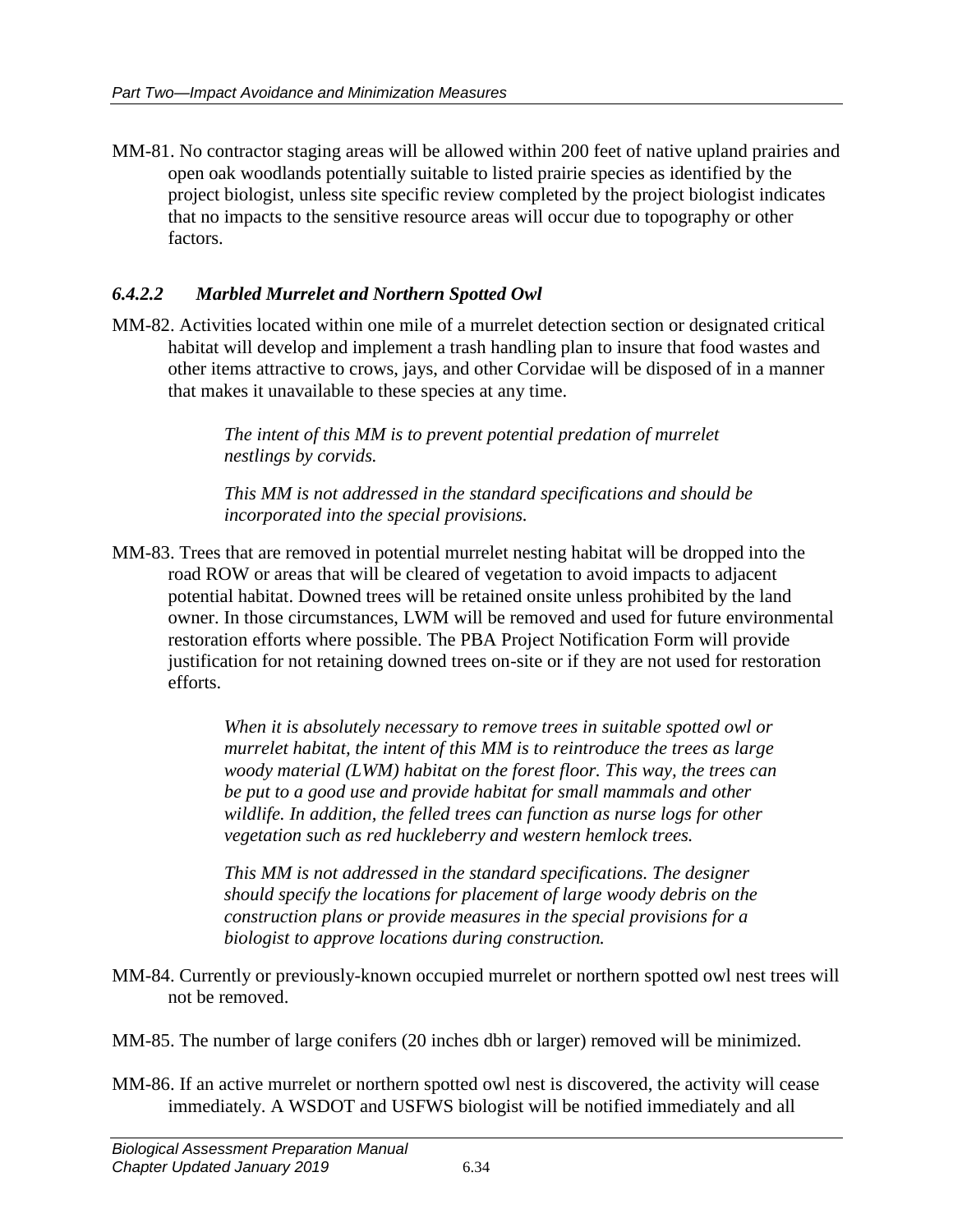activities within the disturbance threshold distances (within 0.25 mile of an active nest tree for all activities except blasting, which is 1 mile) will be postponed until after the nesting season.

- MM-87. When working within the early northern spotted owl or murrelet nesting season is unavoidable (i.e., due to adverse weather conditions and snow at high elevations [including blasting], low temperature or coastal fog, or emergency actions, work will be phased to the extent possible so activities within disturbance threshold distances are conducted as late as possible in the nesting period.
- MM-88. All activities that may result in visual or noise disturbance based on accepted thresholds, and have daytime work within suitable murrelet nesting habitat, will restrict activities to between two hours after sunrise and two hours before sunset during the murrelet nesting season (crepuscular LOP, April 1 to September 23).
- MM-89. For projects with night work only, work will be conducted during the period from 2 hours after sunset to 2 hours before sunrise.

*This is typically applicable to highways with high traffic volumes. It is important that limited operating periods be discussed with USFWS during early coordination.*

MM-90. For projects with night work only, work will be conducted during the period from 1 hour after sunset to 1 hour before sunrise

> *This is typically applicable to highways with high traffic volumes. It is important that limited operating periods be discussed with USFWS during early coordination.*

MM-91. For projects with night work only, work will begin at such time as WSDOT determines is necessary based upon daytime traffic volumes and cease work 2 hours before sunrise

> *This is typically applicable to highways with high traffic volumes. It is important that limited operating periods be discussed with USFWS during early coordination.*

- MM-92. For projects with night and day time work  $(24/7)$ , no work will occur from 1 hour before sunrise to 2 hours after sunrise and no work from 2 hours before sunset to 1 hour after sunset
- MM-93. For projects with night and day time work (24/7), no work will be conducted from 1 hour before sunrise to 2 hours after sunrise (avoiding the am crepuscular period only).
- MM-94. If blasting is to occur in or adjacent to murrelet or northern spotted owl suitable habitat during the nesting season, no blasting will occur that may physically impact potential nest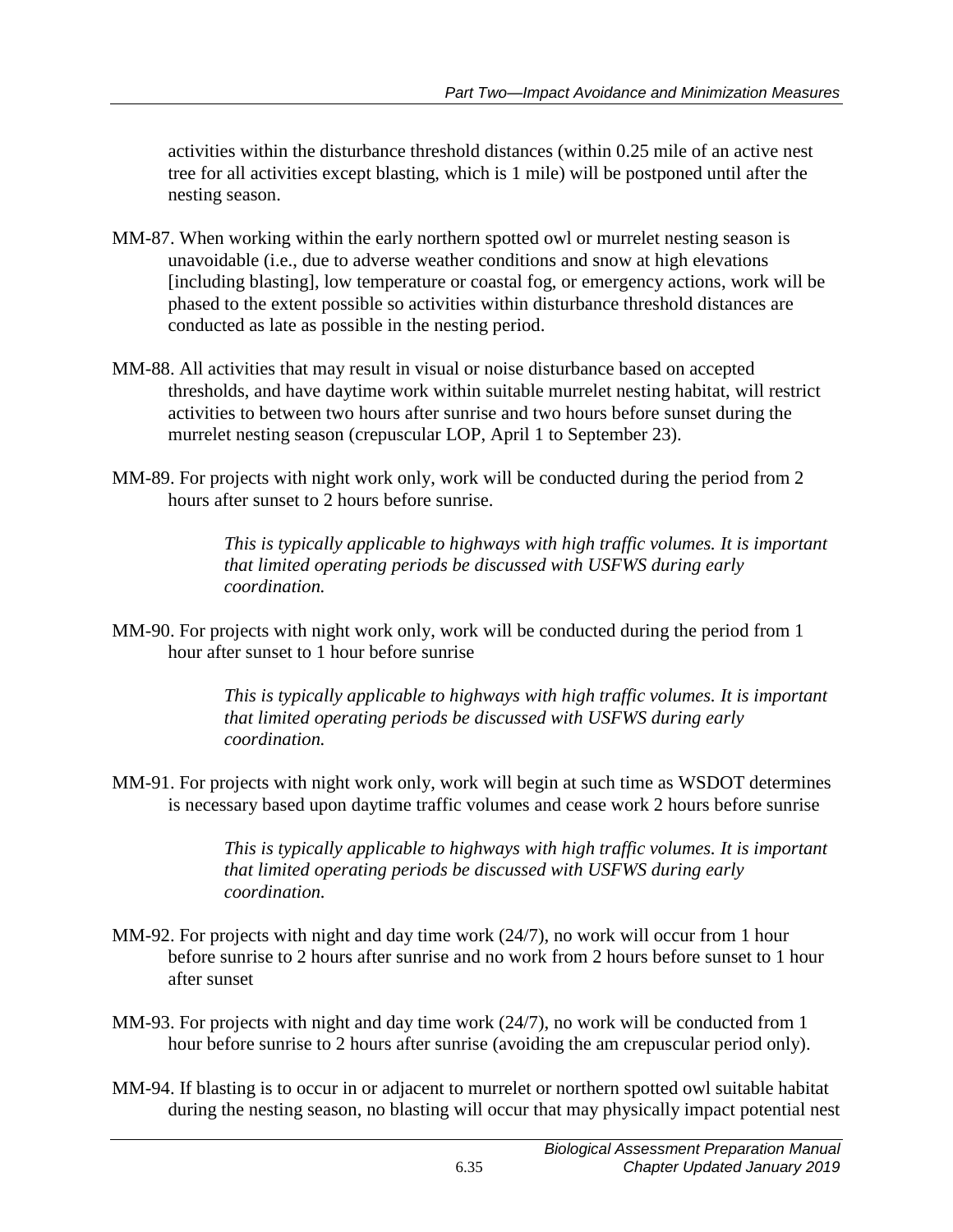trees, the trees buffering the nest tree, the individual murrelets, northern spotted owls, and/or their eggs.

- MM-95. Activities will not downgrade a forested stand of suitable murrelet nesting habitat to unsuitable murrelet nesting habitat.
- MM-96. Activities will not downgrade suitable northern spotted owl nesting habitat to roosting and foraging habitat; roosting and foraging habitat to dispersal habitat, and/or dispersal habitat to non-dispersal habitat.
- MM-97. Suitable nest trees and suitable habitat cannot be removed during the nesting season.

#### *6.4.2.3 Western Snowy Plover*

MM-98. Activities located within one mile of suitable western snowy plover critical habitat, as identified by the project biologist, will develop and implement a trash handling plan to insure that food wastes and other items attractive to crows, jays, and other Corvidae will be disposed of in a manner that makes it unavailable to these species at any time.

# *6.4.2.4 Grizzly Bear*

MM-99. Projects involving bridge replacements within the range of the grizzly bear will design the new structure to accommodate the passage of wildlife when practicable.

> *The intent of this MM is incorporate measures that support the recovery of grizzly bears.*

*This MM is not addressed in the standard specifications and should be incorporated into the construction plans and special provisions.*

# *6.4.2.5 Oregon Spotted Frog*

- MM-100. An Environmentally Sensitive Area fence (for example, high visibility exclusion fencing) will be installed as necessary along project boundaries to protect offsite habitat including potential breeding sites for Oregon spotted frog. A separate fencing plan should include a map showing the preliminary location of the fence for the project. Construction personnel will not enter the Environmentally Sensitive Areas.
- MM-101. Projects within or adjacent to suitable Oregon spotted frog habitat (except exempt activities as listed in section 3-2.2 of the Highway Runoff Manual) (HRM, WSDOT 2016), are subject to minimum stormwater management requirements as outlined in Section 3-3 of the HRM. Non-exempt projects must address erosion control if  $= 7,000$  ft<sup>2</sup> of soil will be disturbed or if there is  $= 2000$  ft<sup>2</sup> of new, replaced, or new + replaced impervious surface. Erosion control requirements include: 1) a temporary erosion and sediment control (TESC) plan (see TESC Manual), and a project specific spill prevention,